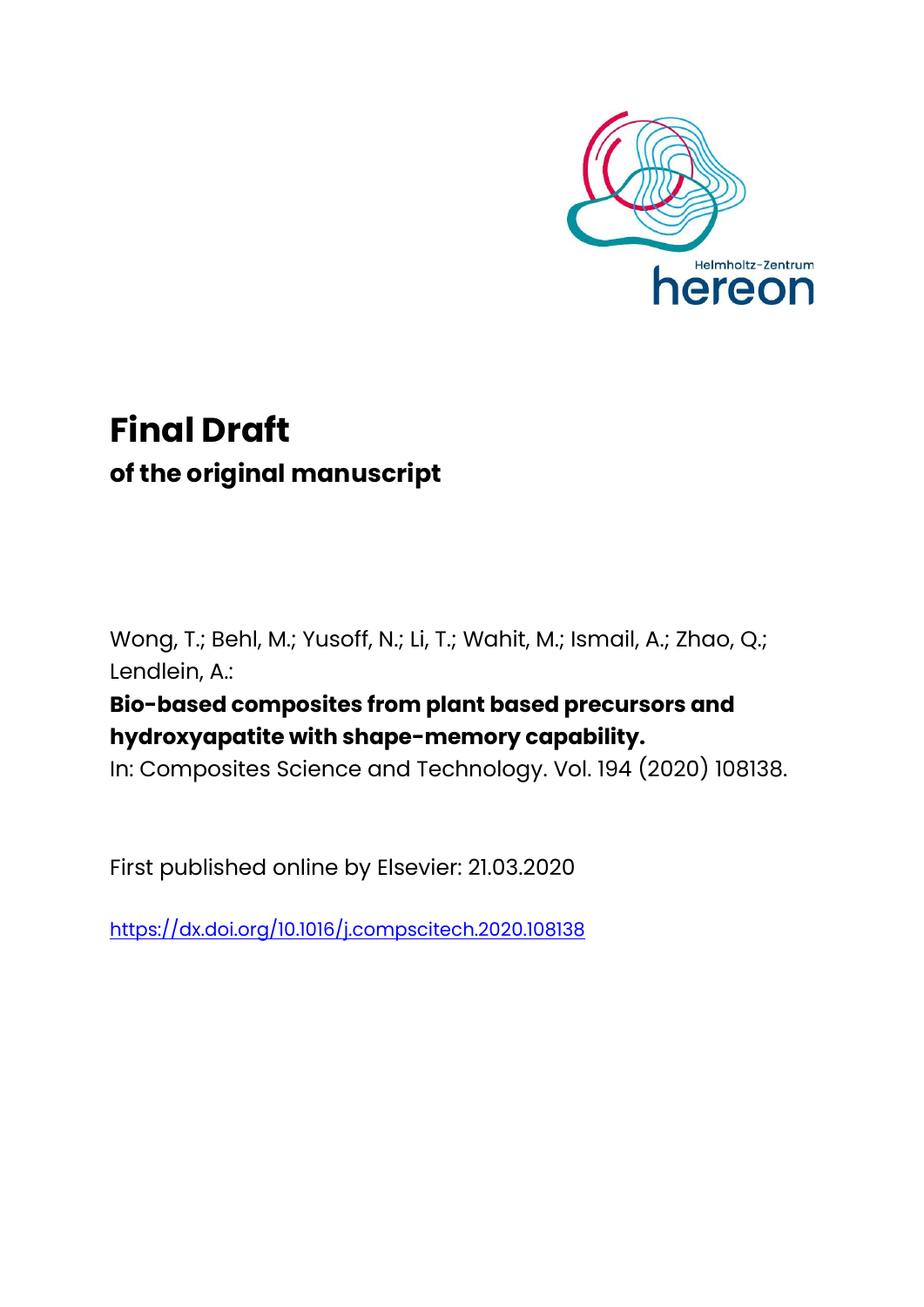### **Bio-based Composites from Plant Based Precursors and Hydroxyapatite with Shape-**

#### **Memory Capability**

Tuck-Whye Wong,<sup>a,d,#</sup> Marc Behl,<sup>b,#</sup> Noor Izyan Syazana Mohd Yusoff,<sup>c</sup> Tiefeng Li,<sup>a,\*</sup> Mat Uzir Wahit,<sup>c,\*</sup> Ahmad Fauzi Ismail,<sup>d</sup> Qian Zhao,<sup>e</sup> and Andreas Lendlein<sup>b</sup>

<sup>a</sup> Department of Engineering Mechanics, Zhejiang University, Hangzhou 310027, China

<sup>b</sup> Institute of Biomaterial Science and Berlin-Brandenburg Center for Regenerative Therapies, Helmholtz-Zentrum Geesthacht, Kantstr. 55, 14513 Teltow, Germany

<sup>c</sup> Center for Composite, Institute of Vehicle System and Engineering, Universiti Teknologi Malaysia, 81310 Skudai, Johor, Malaysia

<sup>d</sup> Advanced Membrane Technology Research Centre, Universiti Teknologi Malaysia, 81310 Skudai, Johor, Malaysia

<sup>e</sup> State Key Laboratory of Chemical Engineering, College of Chemical and Biological Engineering, Zhejiang University, Hangzhou 310027, China

#### **KEYWORDS**

Particle-reinforced Composites; Hybrid Composites; Smart Materials; Curing; Environmental Degradation

#### **AUTHOR INFORMATION**

# These authors contributed equally to this work.

\* corresponding author: Prof. Dr. Tiefeng Li, Email: litiefeng@zju.edu.cn

\* corresponding author: Prof. Dr. Mat Uzir Wahit, Email: r-uzir@utm.my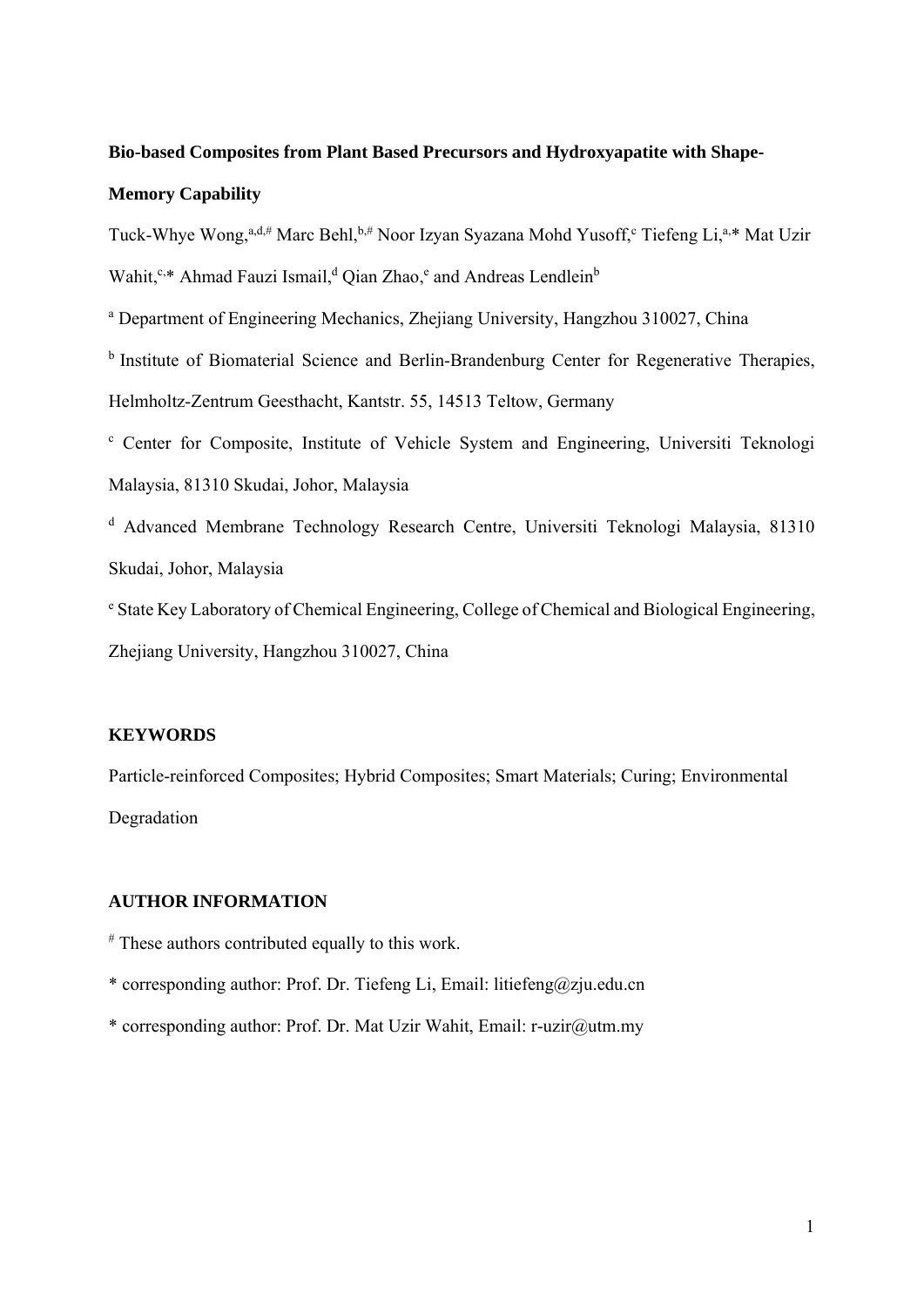#### **ABSTRACT**

A series of bio-based composites consisting of degradable thermoset poly[xylitol-(1,12 dodecanedioate)] (PXD) and hydroxyapatite microparticles (HA) was prepared. Equimolar amounts of xylitol and 1,12-dodecanedioic acid were reacted under catalyst-free polyesterification and the synthesized composites (PXDHC*y*) consist HA particles ranging between 0 wt% and 20 wt%. Crystallinity of the polymer matrix decreased at low content of HA (5 wt%) as the microparticles hindered crystallization of 1,12-dodecanedioate segment and then increased when the content of HA was raised (from 10 wt% to 20 wt%) as the polymer chains crystallized on surface of microparticles. All PXD and PXDHC*y* are able to hydrolytically degrade with around 7 wt% to 20 wt% mass loss after 16 weeks incubation in water (rate depends on HA content). The capability of PXD and PXDHC*y* composites to keep a temporary shape after a deformation process correlated with the polymer crystallinity whereas the shape recovery was 99 %. The switching temperatures of PXD and PXDHC*y* composites ranged around 50 °C (and correlated to the melting-transition temperature) and did not vary with the loading of HA. A prototype of PXDHC*y* composite smart fixation plug was demonstrated and showed excellent potential to be used as biobased fixation device for household appliances.

#### **1. Introduction**

 Xylitol is a naturally occurring sugar alcohol, abundant in fruit and vegetable fibers [1]. Currently, the main source of commercial xylitol is extracted and processed from corn-cobs that require 5 months to grow and therefore can be considered as sustainable and environmentally friendly. Although 1,12-dodecanedioic acid (DA) is currently synthesized in an industrial scale from petroleum-based butadiene, it also can be obtained by omega-oxidation of lauric acid as well as oxidation from oil of *Vernonia galamensis* (seed oil of a plant species) [2-4]. Yeast has been established as a low cost and sustainable source for cost-effective production of DA. At present,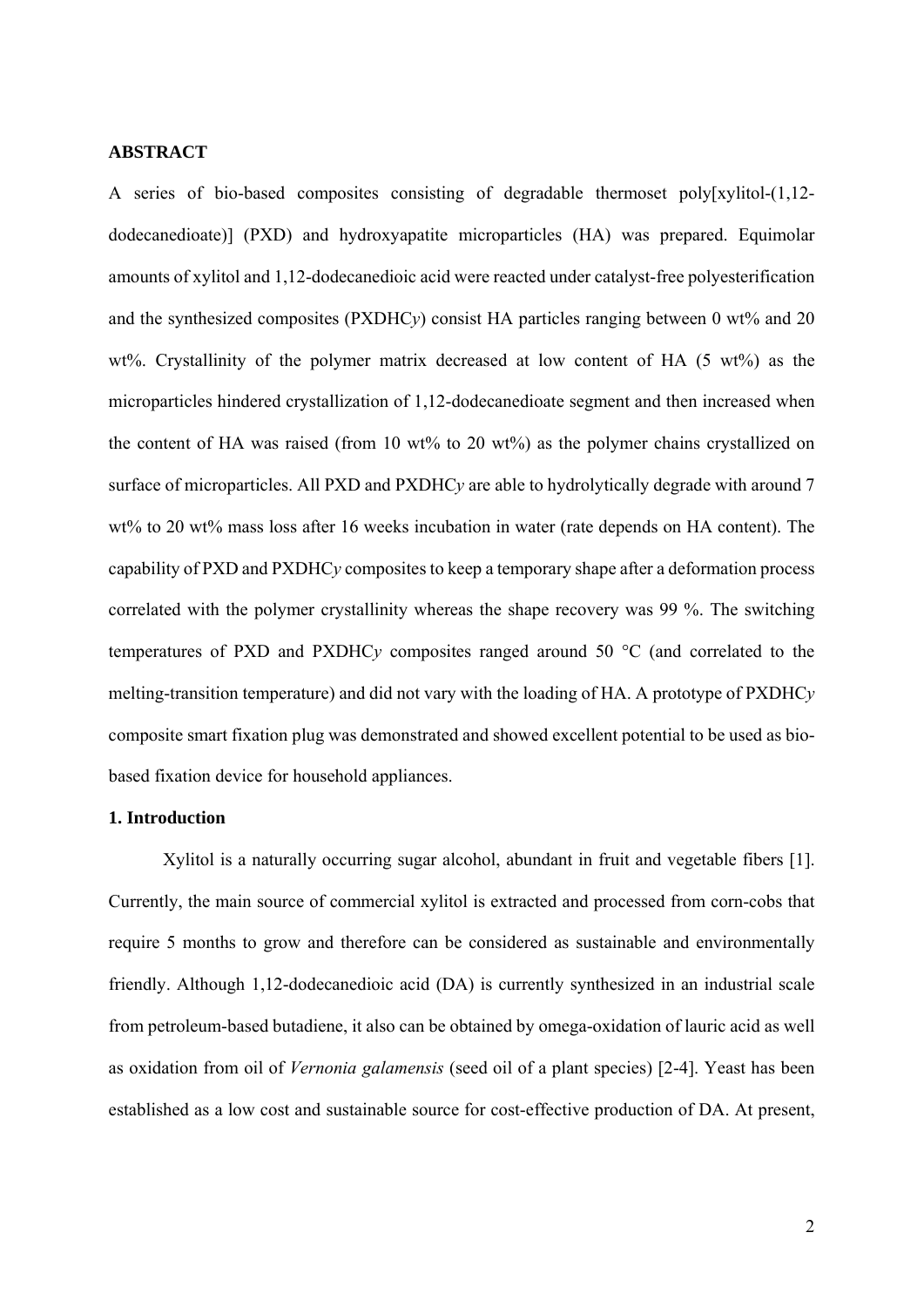DA is mainly used in the production of nylon, paint-pigment, adhesive, and powder coating. Parallel to the raised demand for bio-based products, numerous chemical manufacturers are exploring bio-based synthesis-routes to synthesize DA.

 In the past decade, a huge number of bio-based polymers were successfully synthesized utilizing renewable natural resources, with feedstock from plant oil [5-8], sugar [9,10], starch [11], carbohydrate [12,13], and lignin [14,15]. Exploitation of aforementioned biomasses for non-food and non-feed applications proved the idea of bio-based derived polymers [16]. The challenge that most bio-based polymers have a low Young's modulus as compared to petroleum-based polymers can be addressed by the incorporation of inorganic fillers or natural fibers into these bio-based polymers to enhance mechanical performance, electrical conductivity or magnetic properties. For example, hydroxyapatite (HA) has been incorporated within citric acid-based polyester in order to enhance the Young's modulus [17]. HA was shown to be an environmental friendly filler as it can be obtained from wastes [18-20].

 Shape-memory polymers (SMPs) are polymeric materials with the capability to change shape in a programmable manner. SMPs are capable of being fixed in one or more temporary shapes and only recover the permanent shape when exposed to specific stimuli, typically "heat" [21]. The shape-memory effect of polymers has been applied in commercial products as early as the 1960s in the form of heat shrinkable polyethylene tubes, which are used as wire wraps for the purpose of electrical insulation [22]. It was also demonstrated that SMPs show significant potential in application fields ranging e.g. from aerospace, biomedicine, environment, and soft robotics [23- 25]. Interestingly, few examples of shape-memory properties of bio-based polymers have been studied [26-28].

 In this work, it was explored whether SMPs can be created by the reaction of xylitol with 1,12-dodecanedioic acid to form a bio-based SMP, namely poly[xylitol-(1,12-dodecanedioate)]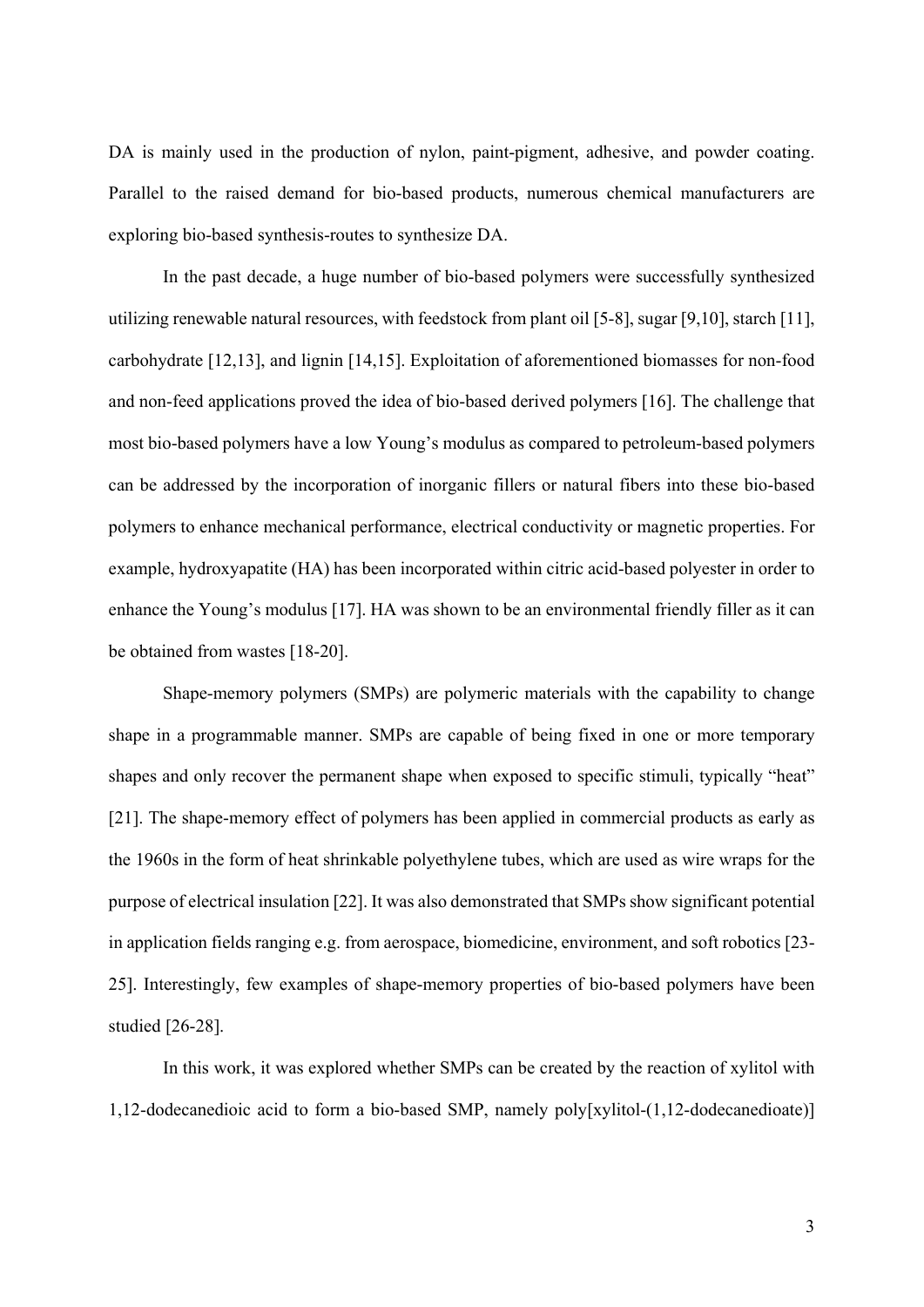(PXD) network. PXD is a semi-crystalline thermoset, in which xylitol acts as net points while 1,12-dodecanedioic acid links the net points (crystallizable segment) (Scheme 1). In addition, it was investigated whether the mechanical, structural, thermal, and hydrolytic degradation properties of this biobased matrix material can be tailored by the incorporation of hydroxyapatite in different loadings into PXD matrix. Shape-memory properties of PXDHC*y* composites were quantified. Lastly, the bio-based composite demonstrated in a prototype smart fixation plug could potentially be used for numerous fixation purposes. Notably, low switching temperature (around 50 °C) of PXDHC*y* may seem more user-friendly.





#### **2. Experimental**

#### **2.1 Materials**

HA  $[M_w = 502.32 \text{ g/mol}^{-1}$ ; particle size: <45 μm (98.1%), 45-75 μm (1.4%), >75 μm (0.5%)], tetrahydrofuran (>99%), xylitol (>99%), and 1,12-dodecanedioic acid (>99%) were purchased from Sigma Aldrich (Kuala Lumpur, Malaysia) and used as received.

#### **2.2 Synthesis of PXD and PXDHC bio-based composites**

Xylitol and 1,12-dodecanedioic acid were melted simultaneously in equimolar amounts at 165 °C in a reaction flask purged with nitrogen. When all monomers were completely melted, HA (0, 5, 10, 15, and 20 wt%) was added. The temperature of the heating bath was lowered to 155  $^{\circ}$ C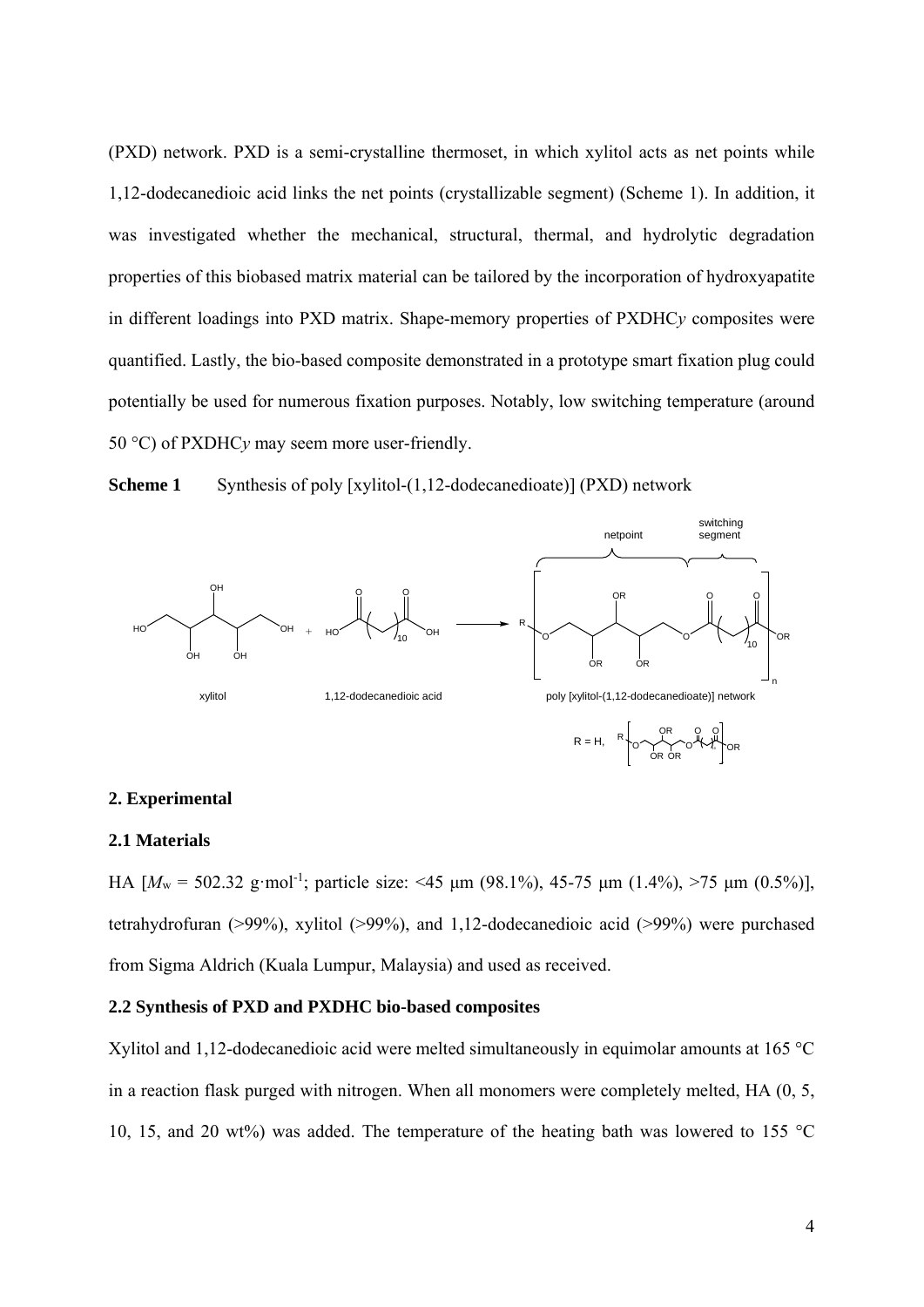followed by a vigorous stirring at 250-300 rpm for 5 h. Afterwards the obtained mixture was cured by another polycondensation step at 140 °C for 48 h to yield the composites. The final composites were named  $\text{PXDHC}\gamma$ , in which  $\gamma$  denotes the HA content of the starting mixture.

#### **2.3 Characterization and testing**

**FTIR:** Infrared spectra of samples were obtained with NICOLET IS10-IR Spectrometer (FTIR). The spectrum was collected at the average of 32 scans with a signal resolution of 4 cm<sup>-1</sup> within the range of 400 to 4000  $cm^{-1}$ .

**Swelling in Tetrahydrofuran (THF):** Initial mass of the sample  $(1 \text{ cm} \times 1 \text{ cm}, \text{ about } 1\text{-}2 \text{ mm})$ thickness) was recorded  $(W<sub>o</sub>)$ . Then the sample was placed in a beaker containing 20 mL of THF and swollen for 48 h at 22 °C. After this time period the THF swollen sample was quickly placed inside a small sampling bottle, its weight was recorded (*Wsw*), and then allowed to dry in an oven at 60 °C until constant mass was obtained (*Wd*). Final mass of sample was determined again. For each composition, five individual experiments were conducted. Gel content (G) and degree of swelling (Q) were calculated by using following equations: G (%) =  $\frac{W_d}{W_o} \times 100\%$  and Q(%) =

 $\left[1+\rho_2\left(\frac{W_{sw}}{W_d\times\rho_1}-\frac{1}{\rho_1}\right)\right]\times 100\%$ , where  $\rho_1$  and  $\rho_2$  are the specific densities of the THF and sample film, respectively.

**WAXD:** Wide angle X-ray diffraction (WAXD) analyses were conducted by means of a Rigaku Diffractometer using Cu-K $\alpha$  radiation ( $\lambda = 0.154$  nm) with an accelerating voltage of 40 kV and a current of 30 mA, from  $2\theta = 5-60^{\circ}$  with step sizes of 0.02° at 20 °C.

**DSC:** Differential scanning calorimetric (DSC) thermograms were recorded under nitrogen atmosphere using a DSC-820 (Mettler Toledo). First, the sample was heated from room temperature to 120 °C and then cooled down to -50 °C, followed by a second heating to 120 °C. Both the heating and cooling rates were fixed at  $10^{\circ}$ C $\cdot$ min<sup>-1</sup>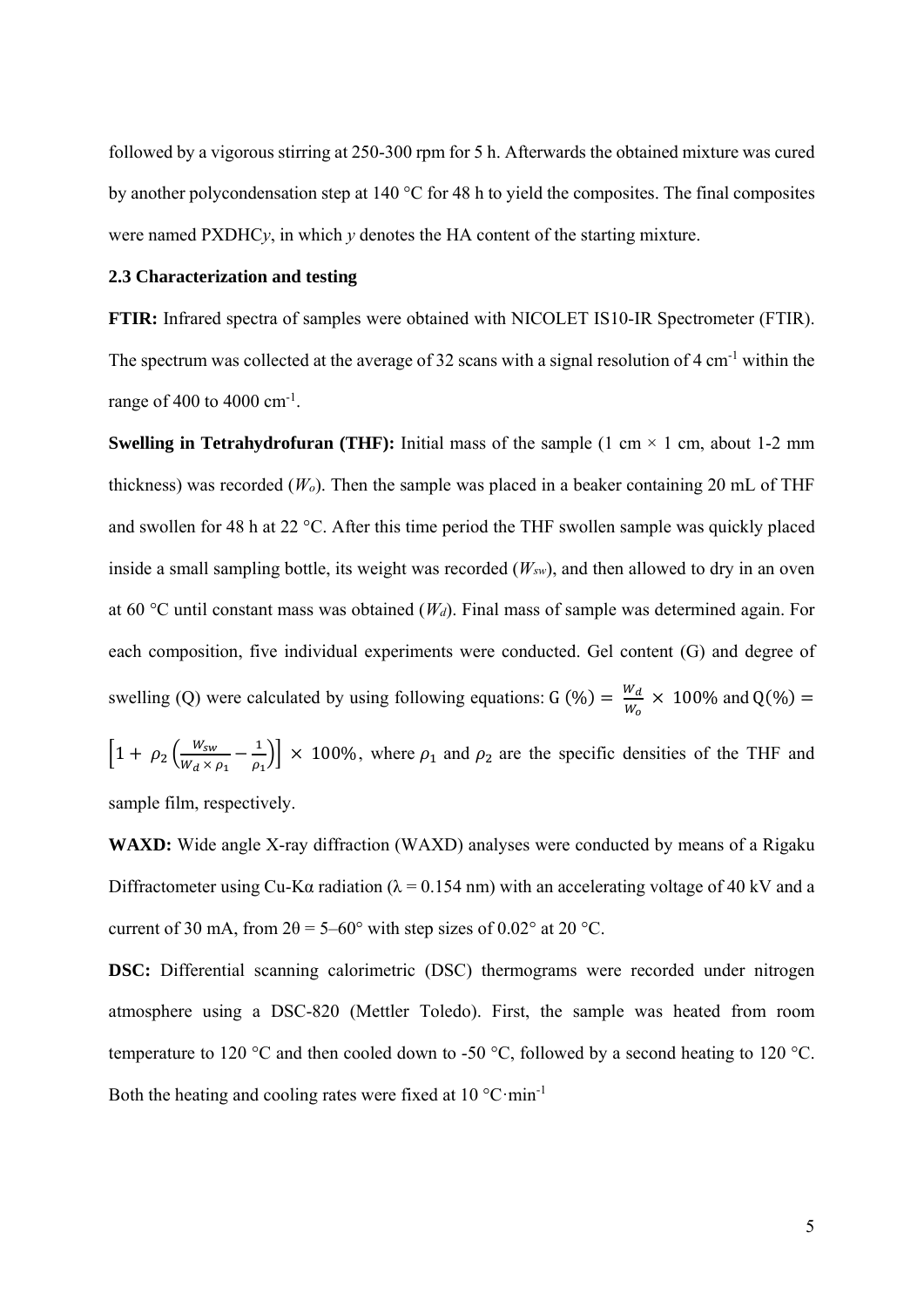**Mechanical testing:** Tensile tests from which the elongation at break  $\varepsilon_p$  were determined with a Universal tester (Instron) from dumbbell-shaped samples (thickness around 1.5 mm) as according to ASTM D412-98a with a speed of 10 mm·min<sup>-1</sup> at 25 °C and 70 °C. Five individual experiments were performed for each composition and temperature. The network strand density, ν (in units of moles of strand per unit volume of polymer) was calculated from the affine theory of rubber elasticity:  $E = 3\nu RT (1 + 2.5\Phi + \Phi^2)$ , where *E* is Young's modulus, *R* is universal gas constant, *T* is temperature, and *Ф* is volume fraction of particulate filler [29].

**Investigation of morphology:** Tensile-fractured surfaces of the PXDHC*y* composites were analyzed by Field Emission Scanning Electron Microscope (FESEM, Zeiss) at an accelerating potential difference of 3-15 kV in a secondary electron mode. Each sample was put under strain until breakage and uniformly coated with a thin layer of gold by a sputter coater (JFC-1200 Finer Coater, Jeol). The distribution of hydroxyapatite (HA) particles within a composite matrix was observed by using an Energy Dispersion Spectroscope (EDS, Oxford Instrument). Particle mapping sensitive to carbon, oxygen, calcium, and phosphate atoms was performed on the same specimens as used for FESEM photography.

**Hydrolytic degradation test:** Environmental degradation properties of PXD and PXDHC*y* composites were determined by quantification the mass loss of samples (1 cm  $\times$  1 cm, about 1-2 mm thickness) after incubation in 50 mL distilled water at room temperature (22 °C). The incubation medium was refreshed every 7 d to prevent saturation. After each time interval, the sample was taken out, washed with distilled water followed by drying for 4 d at 60 °C. Five individual experiments were performed for each of the formulations at each time point. The final result was the averaged value. The weighing and drying processes were repeated until a constant mass was obtained.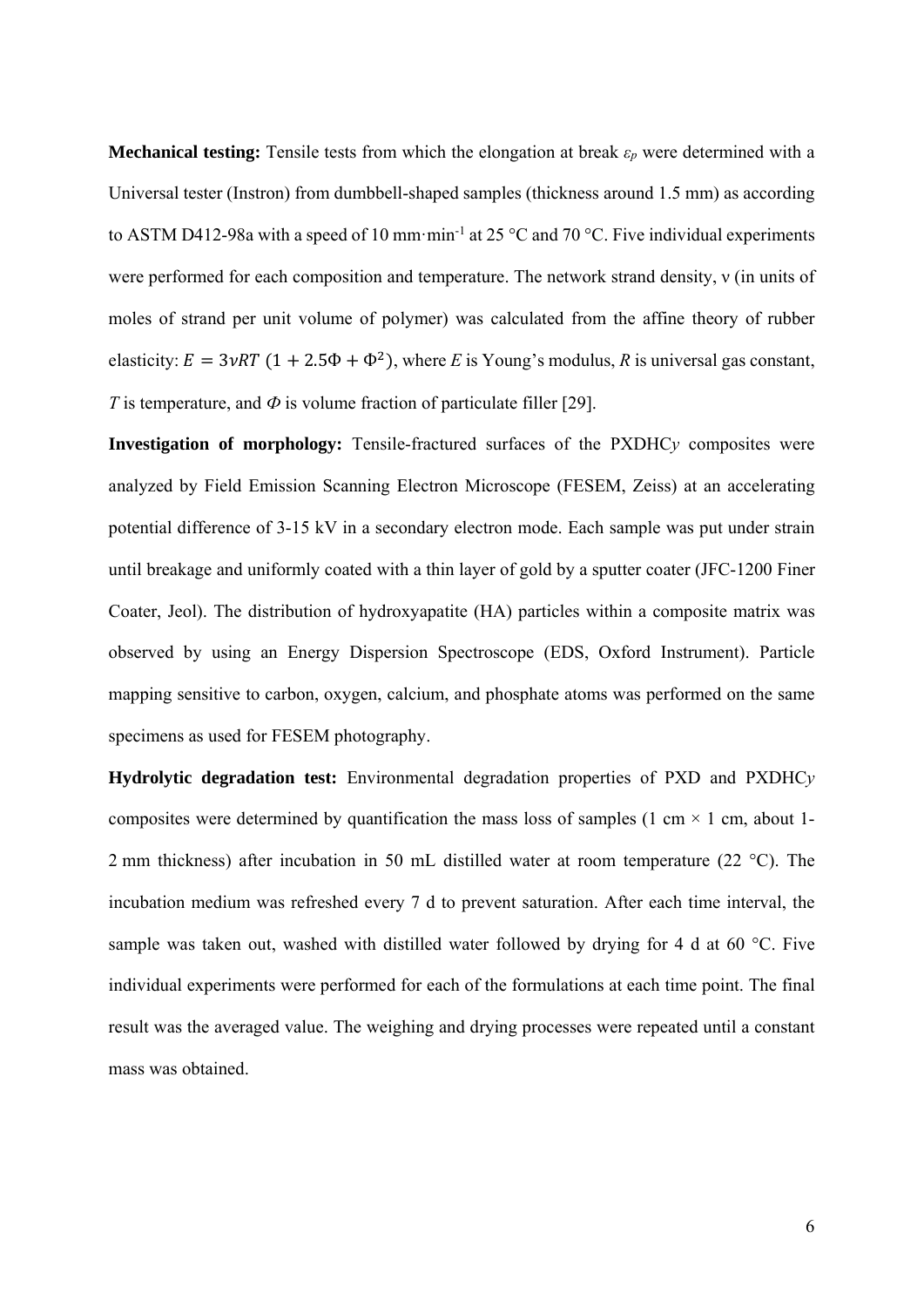**Thermocyclic mechanical analysis:** Shape-memory properties of PXD and PXDHC*y* composites were quantified in cyclic, thermomechanical tests with a Microforce Tester Instron 8848 under strain-controlled programming and stress-free recovery conditions. The tests consisted of four steps: (1) stretching the samples to  $\varepsilon_l$  = 50% under tensile load at  $T_{\text{high}}$  = 70 °C, (2) cooling to  $T_{\text{low}}$ = 10 °C while  $\varepsilon_l$  was kept constant, (3) release of stress at  $T_{low}$ , keeping this temperature for 10 min, and afterwards (4) heating to 70 °C. From the strain-stress curve, maximum strain during shape programming  $(\varepsilon_1)$ , strain in stress free condition  $(\varepsilon_2)$ , and the residual strain after shape recovery  $(\varepsilon_3)$  were obtained. The cycle was repeated 5 times from which the shape-fixity ratio  $(R_f)$ and shape-recovery ratio  $(R_r)$  were calculated by using following equations:  $R_f = \frac{\epsilon_2(N)}{\epsilon_1} \times 100\%$  and  $R_r = \frac{\varepsilon_1 - \varepsilon_3(N)}{\varepsilon_1 - \varepsilon_3(N-1)} \times 100\%$ , where *N* denoted the N<sup>th</sup> cycle [30]. Please note that elongation at break of PXDHC0 at 70 °C is around 12% and thus, the *ɛ1* during step (1) for PXDHC0 was set to 10%. **Statistical analysis:** Data are expressed as mean ± standard deviation. The statistical significance between two sets of data was calculated using two-tail Student's t-test. Data were taken to be significant, when a P-value of 0.05 or less was obtained.

#### **3. Result and discussion**

PXDHC<sub>*y*</sub> composites with HA contents between 0 wt% and 20 wt% were prepared according to the procedure described in the experimental part. Experimentally, it was found that formulation with 25 wt% of HA was too brittle to handle and thus, this research work only focuses on synthesis, characterization, and testing of composites with HA percentage of (5 wt% to 20 wt%). Besides, PXDHC<sub>*y*</sub> was found to be difficult to gel at temperatures lower than 140 °C and also, the value of gel content did not change much even when the polycondensation step was extended for an additional 24 h. FTIR spectra PXDHC*y* composites with HA as well as PXD for reference are shown in Fig. 1. The bands at 1737 cm<sup>-1</sup> (C=O) and 1080 cm<sup>-1</sup> (C-O), which can be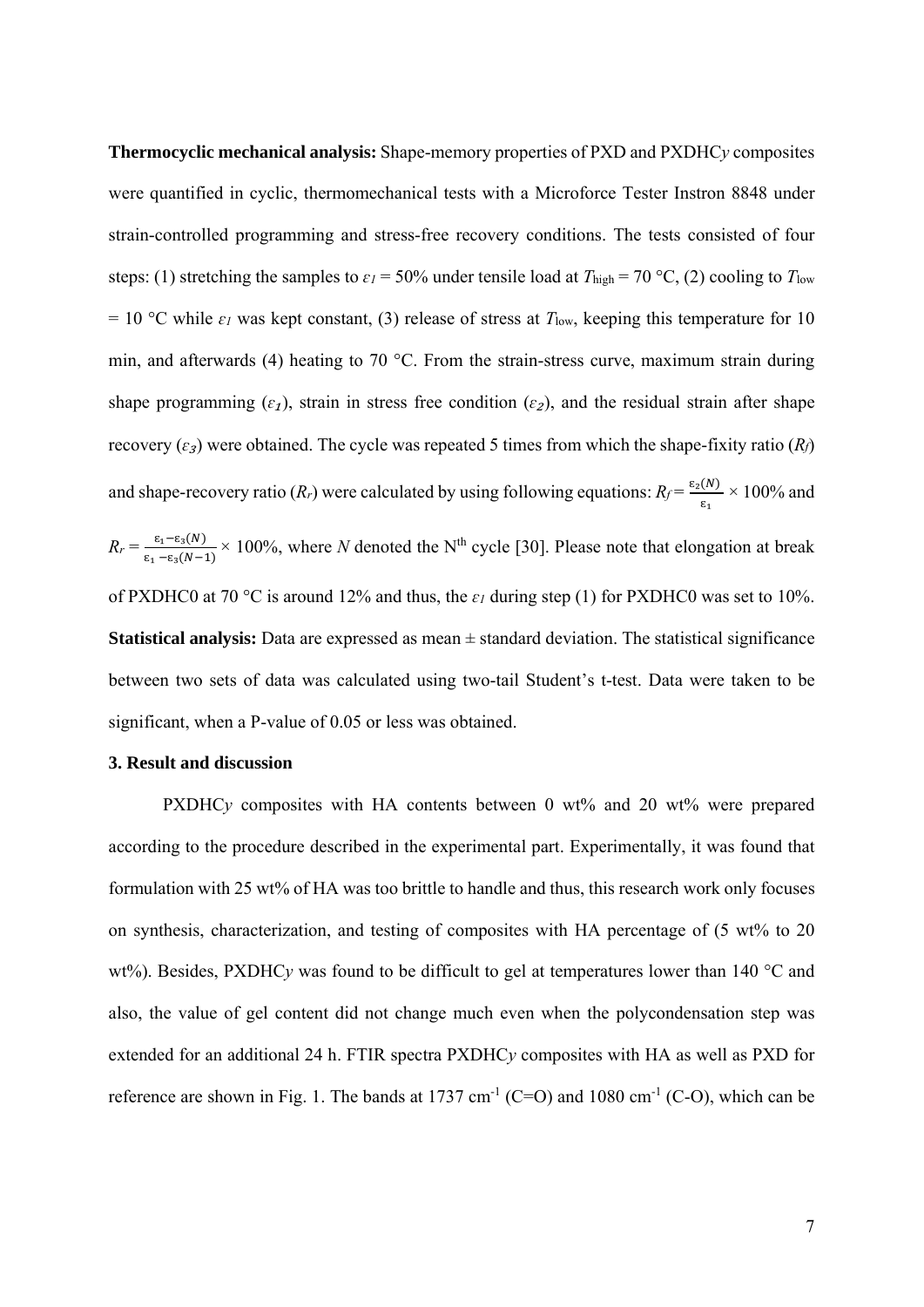assigned to ester bonds, were determined in all spectra of PXD and composites [31]. Compared to neat HA and PXD, no new bands were observed in the FTIR spectra of the composites, indicating no significant chemical interaction between PXD and HA. However, all bands were slightly shifted when compared to the spectra from the neat polymer PXD and the HA filler with composites that may be explained by the interaction of HA with the hydrogen-bonds of PXD. Presence of HA might influence the chain length between net points. Similar IR spectra of thermally crosslinked polyesters/inorganic filler composites were reported [32].



**Fig. 1**. FTIR spectra of PXD, HA, and PXDHC*y* composites

 Gel content of PXD and PXDHC*y* are recorded in Table 1. After being incubated in THF, approximately 24 wt% of the PXD matrix was extracted, indicating the gelation of PXD achieved around 76 wt%. It was found that the percentage of gelation remained unchanged even when the duration of curing exceeded 72 h, which may be attributed to the increase in steric hindrance caused by the dense xylitol based crosslinks or the increase of viscosity. HA is an inorganic compound soluble in water neither nor THF. By taking the insolubility properties of HA as basis, a theoretical gel content curve was drawn for each formulation of PXDHC*y* composites (Fig. 2A). Although gel content of PXDHC*y* composite was expected to increase with higher loading of HA,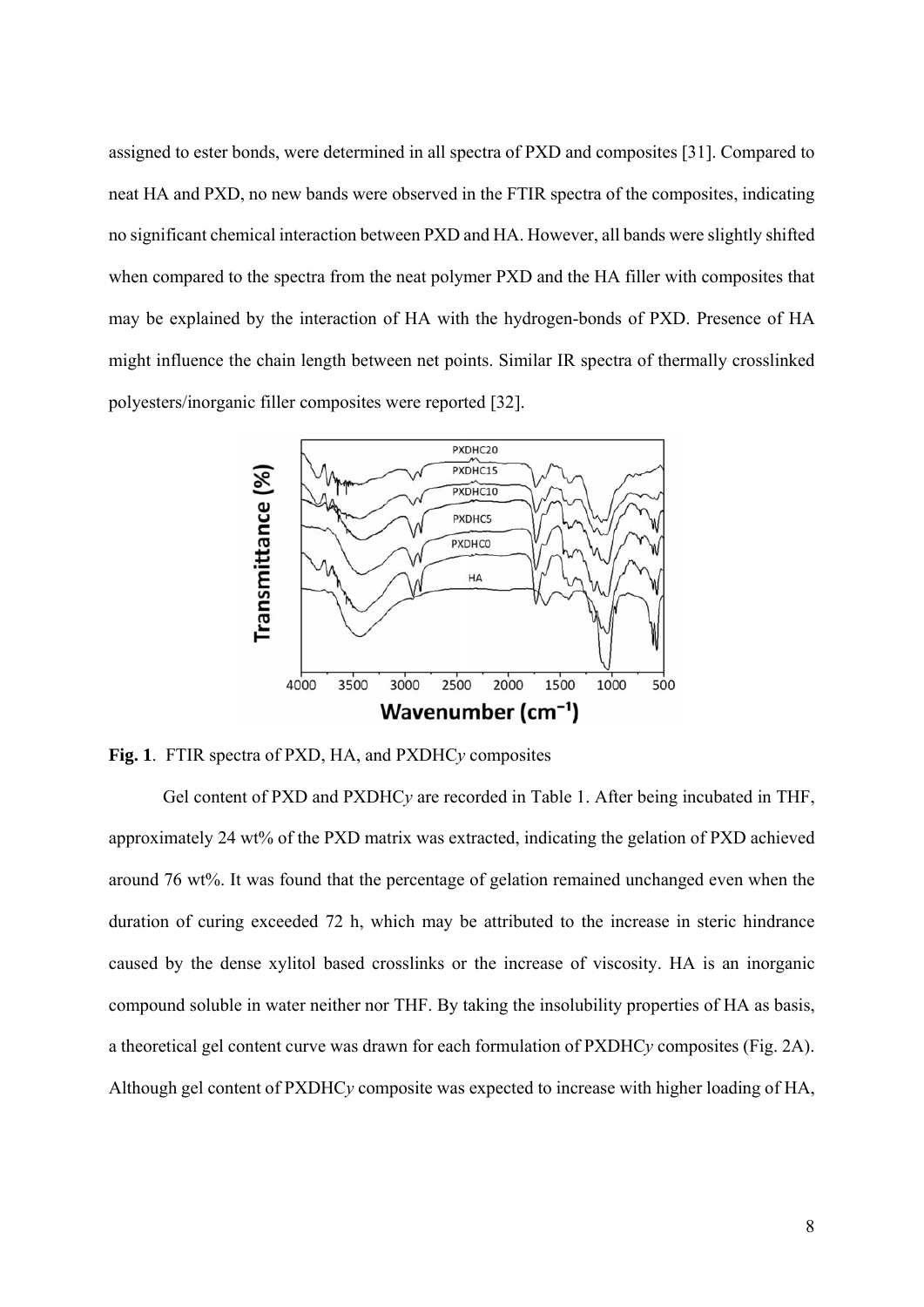all the experimental values were lower than that of theoretical values. There is a considerably deviation between experimental results with theoretical values.



**Fig. 2.** (A) Gel content of PXD and PXDHC*y* composites and (B) Swelling degree of PXD and PXDHC<sub>*y*</sub> composites. Solid cubes connected with solid lines are the actual experimental results. Hollow cubes connected with dash lines are the theoretically calculated value.

In PXDHC*y* composites matrix, HA act as foreign particles this might block the PXDHC*y* polymer chains from crosslinking during thermal curing. As a result, the gelation ability of PXDHC<sub>*y*</sub> pre-polymer was reduced. Although experimental values were lower than that of the theoretical values, the deviations between actual values and theoretical values were found to be smaller with increasing amount of HA. It was found that the addition of HA into PXDHC*y* matrix showed two counteracting effects: For PXDHC*y* composite with low loading of HA, the crosslinking ability of PXDHC*y* matrix was restricted due to the presence of HA particles resulting in a reduction in gel content. As loading of HA increased, PXDHC*y* matrix may force to form a physical interaction with HA particles, which could be realized by unreacted hydroxyl groups. Although the gel content was still lower than the theoretically calculated value, the deviations could be reduced. The finding about existence of interaction between HA and PXDHC*y* matrix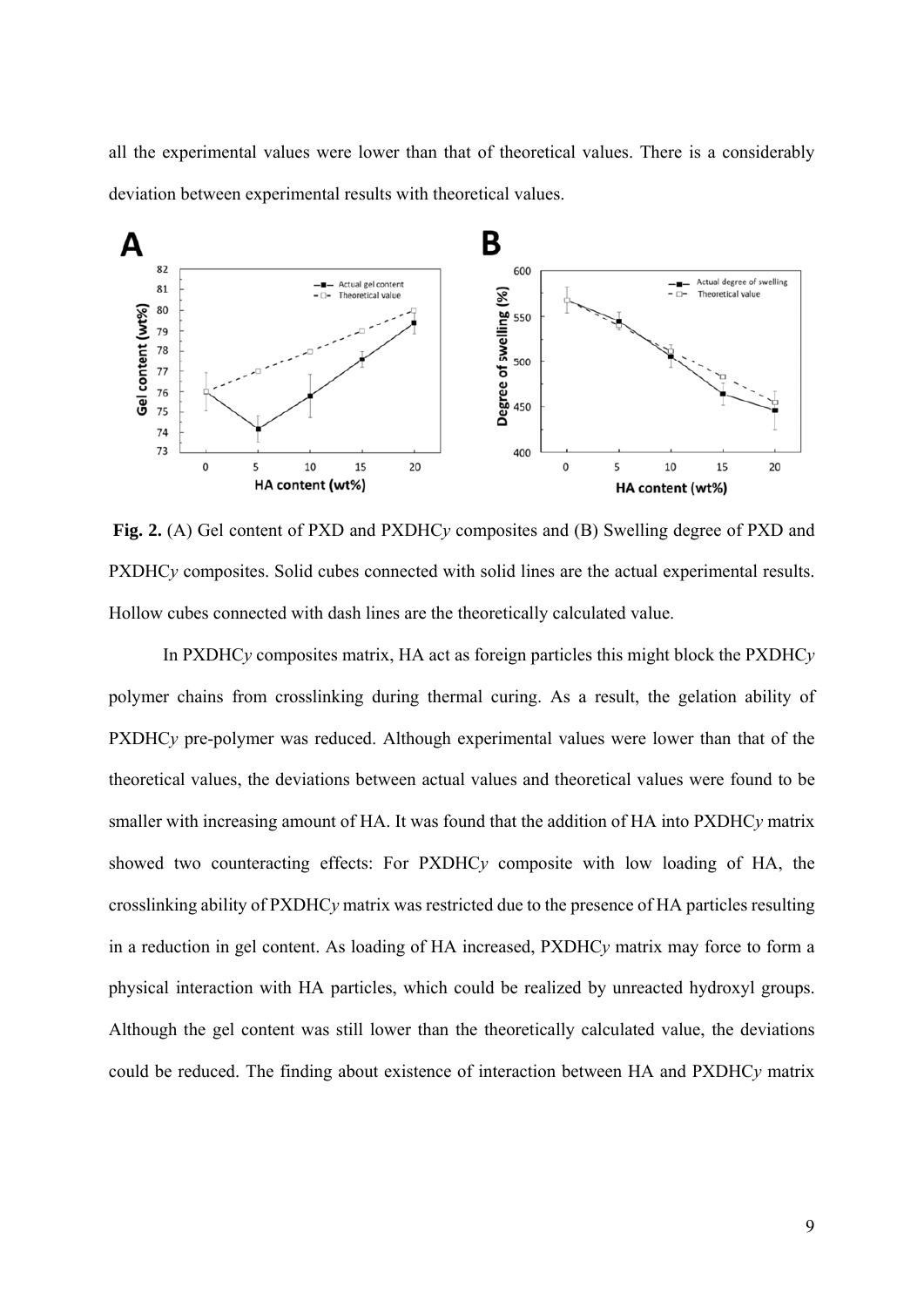was proved by WAXD pattern and DSC thermogram analysis, which are discussed in the next section.

 Fig. 2B displays swelling degree of PXD and PXDHC*y* composites by incubation in THF. HA does not contribute to the swelling ability. Thus, the degree of swelling depends on the polymer-solvent interaction which, as expected, the swelling degree of PXDHC*y* decreased gradually with loading of HA. Degrees of swelling of sample with 0 wt%,  $5 \text{ wt\%}$ ,  $10 \text{ wt\%}$ ,  $15$ wt%, and 20 wt% of HA are about 568%, 545%, 506%, 464%, and 446% respectively. Theoretical degree of swelling of PXDHC*y* composites were calculated based on the assumption that HA is not soluble or swell in THF.

 It was found that experimental values of swelling degree are slightly deviated from the calculated theoretical values. For composites with low loading HA, presence of HA particles will hinder the crosslinking capability of polymer network leading to lower gel content and higher degree of swelling. As loading of HA increased, the interaction between HA particles with PXDD matrix will become better and thus, some of the PXD chains had been absorbed on the particles surface and limit from swelling in THF. As a result, composites with a higher loading of HA showed a lower degree of swelling. In referring to sol-gel analysis, the effects of addition HA particles within PXD matrix could be shown in two different ways. Inorganic and organic materials do not show direct chemical interaction. Thus, the shielding effect of HA particles on crosslinking capability of PXD matrix is under prediction. However, extra hydroxyl groups due to non-equal starting materials possibly induce physical interaction between HA particles and PXD matrix. It can be concluded that there is competition between two counteracting factors in accordance to the analysis.

 Influence of the HA on the crystallinity of the PXDHC*y* composites was investigated by means of WAXD. Fig. 3A and Fig. 3B show WAXD patterns of PXD and PXDHC*y* composites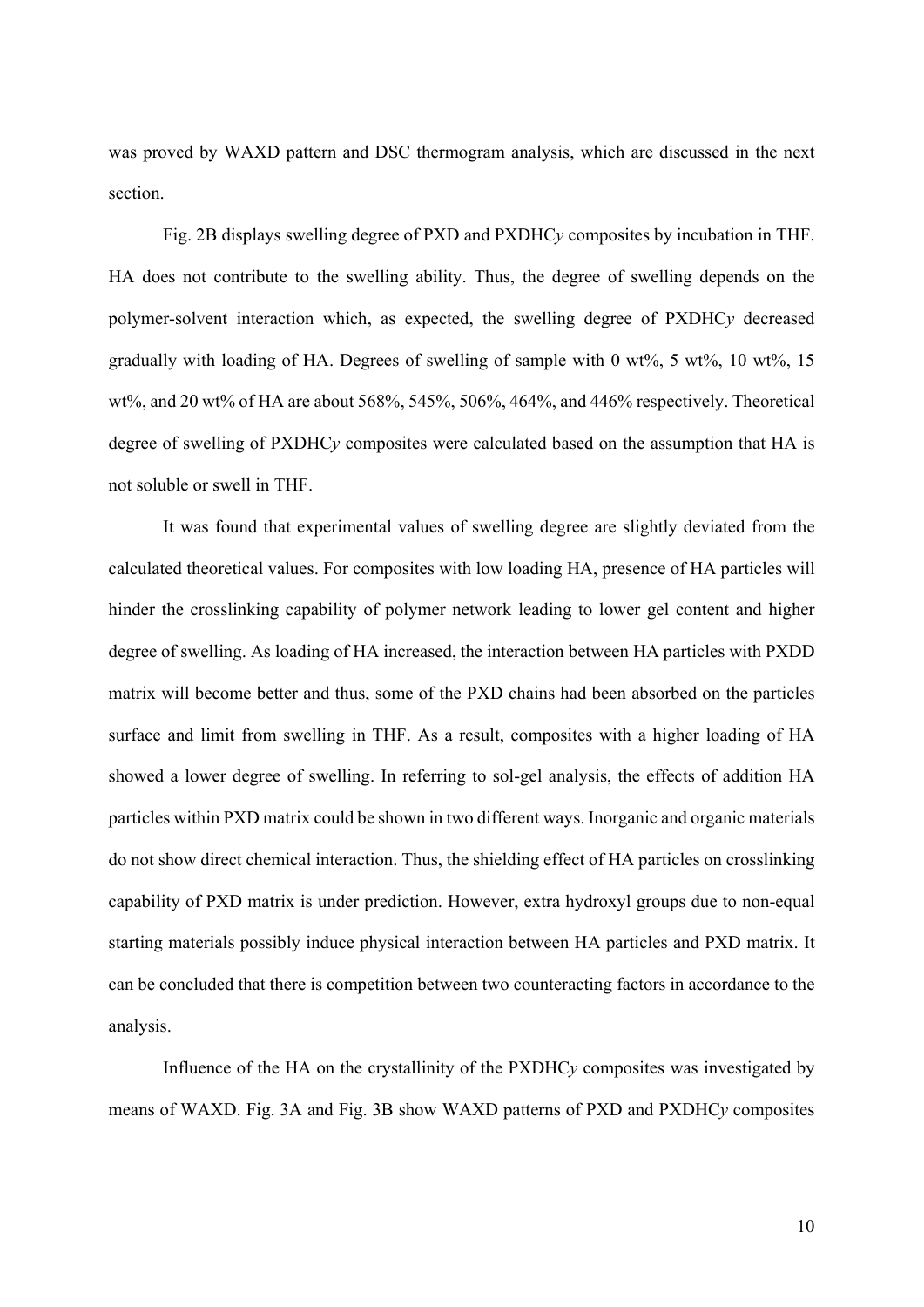before- and after extraction, respectively. The diffraction peaks of HA, which can be assigned to each of the planes as marked in its pattern (Fig. 3C) in accordance to ICPDS files HA [33], are present in all PXDHC*y* composites. In the diffraction patterns, position of HA peaks in all PXDHC<sub>y</sub> composites remain almost constant regardless of HA content, indicating that physical blending of HA particles with pre-polymer of PXD does not alter crystalline structure of HA [34,35]. The PXD is a semi-crystalline polymer which provides a sharp and characteristic diffraction peak at  $2\theta = 21^\circ$  attributed to the crystalline segments from 1,12-dodecanedioic acid as deduced from a control experiment. In this control experiment, 1,12-dodecanedioc acid was substituted by 1,6-hexanedioic acid in the synthesis procedure and an amorphous polymer was obtained (data not shown). Clearly, the intensity of this peak was found to be reduced for PXDHC*y* composite that may be caused by the decrease of PXD content. When Fig. 3A and 3B are compared it can be observed that this peak becomes narrow and sharp. Furthermore, the diffraction peak attributed to the HA becomes more visible after extraction, which also can be explained by the decrease of PXD after extraction.

 The addition of inorganic filler in polymer matrix could generally influence the behavior of polymer crystallization in two counteracting manners [36]. On one hand, the inorganic particles can hinder the motion of polymer segments during crystallization. On the other hand, physical interaction between inorganic particles and polymer segments enables crystallization occurring already at a higher temperature compared to the bulk material [37]. Polymer crystallinities of PXD and PXDHC*y* were quantified by deconvolution of diffraction pattern [38]. Calculated polymer crystallinity  $(X_c)$  of PXD and PXDHC<sub>V</sub> composites before- and after extraction are depicted in Fig. 3D. Although the change in crystallinity (before- and after- extraction) does not occur in a consistent manner, extracted samples show higher degrees of crystallinity than unextracted samples, which can be attributed to hindered crystallization by the soluble content of the reaction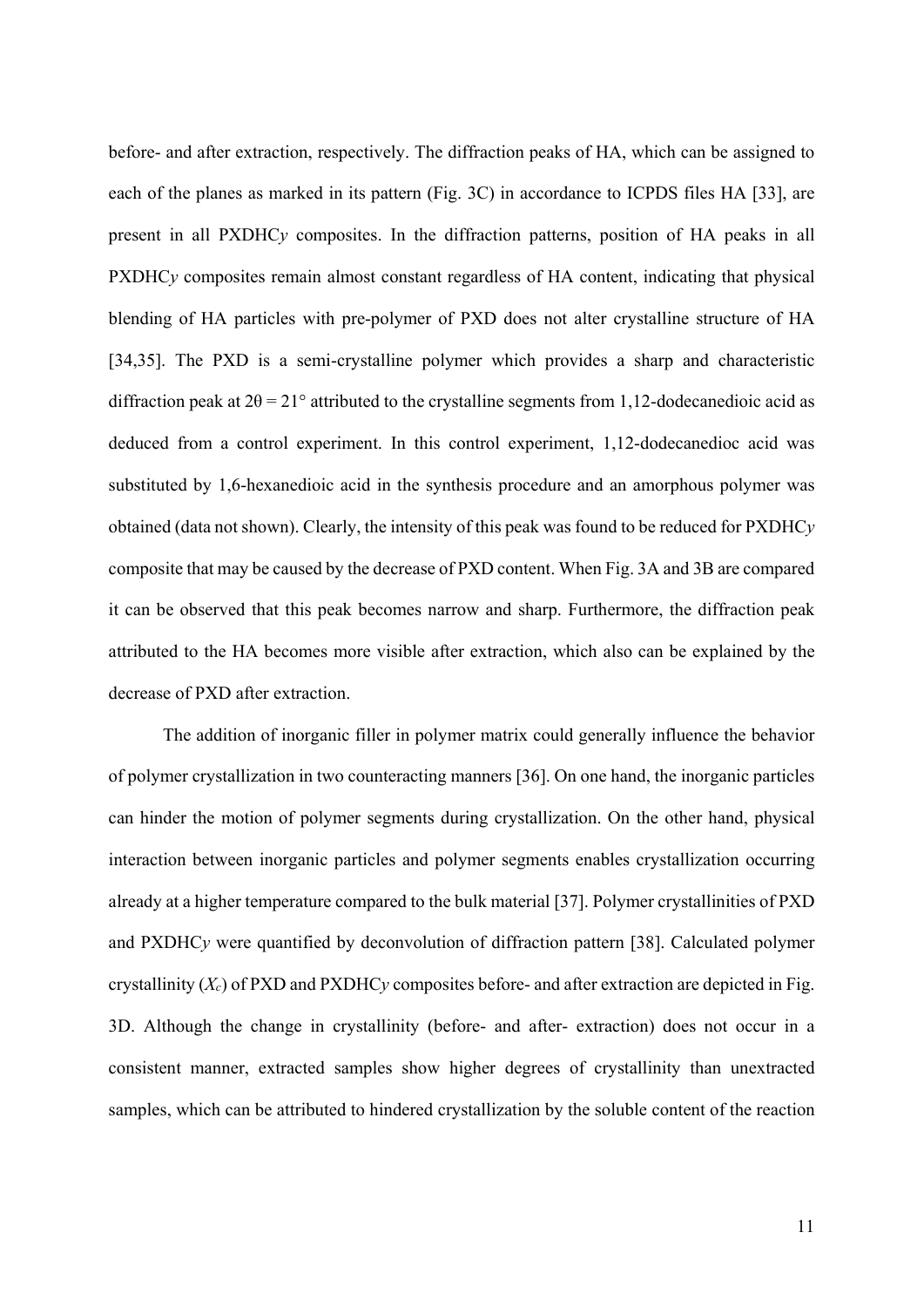mixture. Generally, the presence of only a small HA content reduced the crystallization of PXD matrix, resulting in a decrease of crystallinity [39]. On the other hand, physical interaction between HA and PXD polymer chain enabled the formation of polymer crystalline structures on the surface of the HA particles. When HA acted as nucleating agent, PXD polymer chain segments crystallized on the surface of HA particles, which may cause the increase in polymer crystallinity [40]. These results are in agreement with similar findings of HA in polymer matrices [37].



**Fig. 3.** (A) WAXD patterns of PXD and PXDHC*y* composites before extraction; (B) WAXD patterns of PXD and PXDHC*y* composites after extraction; (C) WAXD pattern of HA; (D) Crystallinity of PXD and PXDHC*y* composites. Solid cubes connected with solid line are the crystallinity before extraction. Hollow cubes connected with dash lines represent the crystallinity after extraction.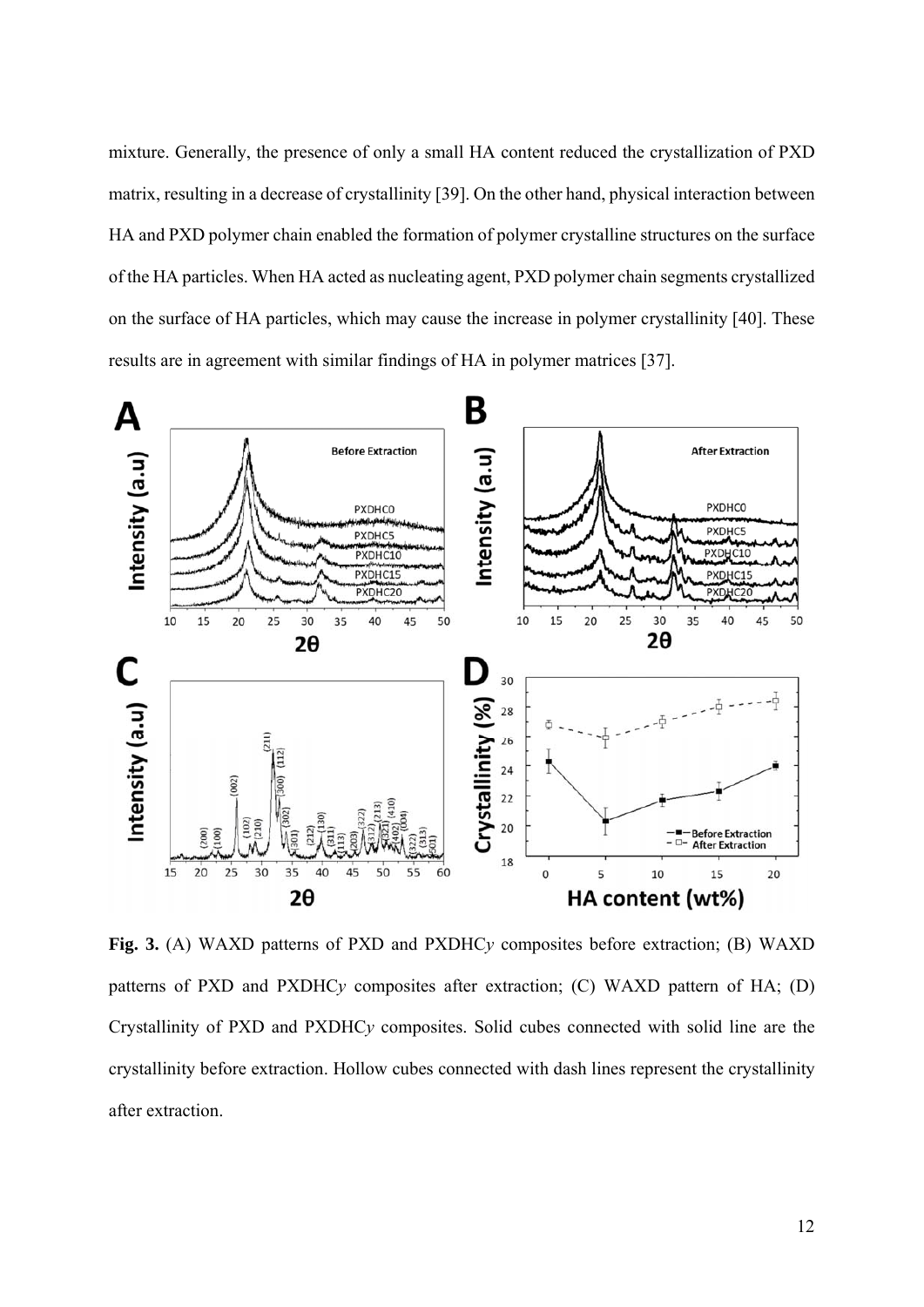The thermal properties of PXD and PXDHC*y* composites were analyzed by means of DSC. In the cooling curves, the crystallization temperatures  $(T_c)$  of all PXDHC<sub>*y*</sub> composites were higher than neat PXD (Fig. 4A). This implies a dominance of the physical interaction between HA and PXD matrix and as a result the PXD matrix is able to crystallize on surface of HA particles at higher temperatures compared to neat PXD. Nucleating effects of HA increased when the HA content within the PXD matrix increased.

 In the DSC curves (along heating direction), all PXDHC*y* composites showed higher glasstransition temperature  $(T_g)$  and melting-temperatures  $(T_m)$  when compared to neat PXD (Fig. 4B). Restriction on micro-Brownian motion of polymer molecular chains caused by the presence of HA particles might be the reason for a higher thermal transition temperature of the polymer/HA composite compared to the neat polymer [41]. Nevertheless, existence of the physical interaction between polymer matrix and HA particles will also provide a higher thermal transition temperature. The  $T_m$  of PXDHC<sub>V</sub> composites remained at about 55  $\degree$ C and did not change when the HA loading increased (Fig. 4B). Obviously, there are two contrary effects caused by HA particles in the polymer matrix. As discussed by Lei and co-workers, inorganic particles may hinder crystallization of a polymer matrix, resulting in reduction of  $T<sub>m</sub>$ . In contrast, stronger physical interaction within an inorganic/organic matrix could be shown by an incremental change in *T*m. Our research indicates a balance between the two counteracting effects caused by addition of HA particles. Under these extraordinary conditions,  $T_m$  of the PXDHC<sub>V</sub> composites neither increased nor decreased when the HA content was varied.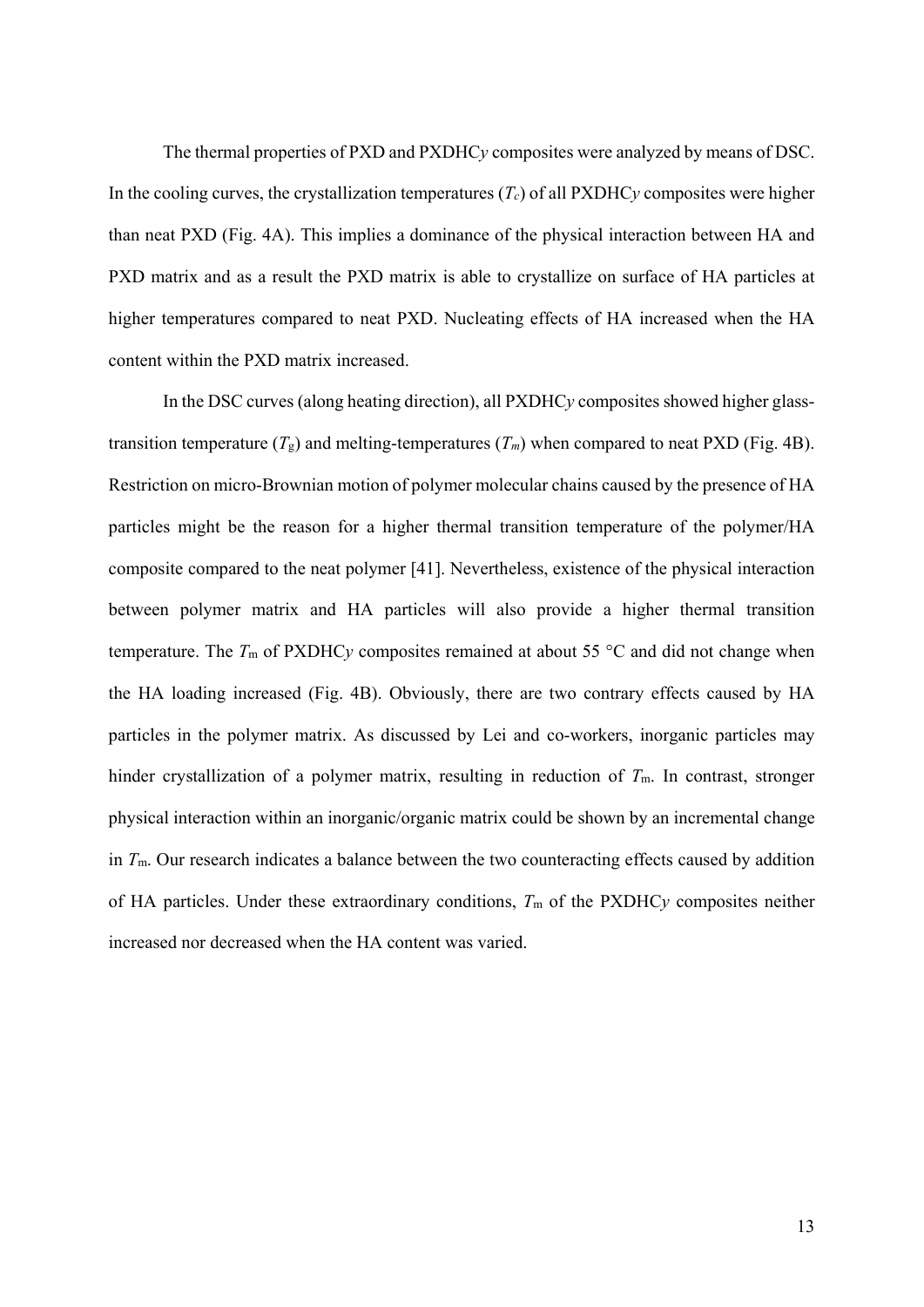

**Fig. 4.** (A) DSC cooling scans of PXD and PXDHC*y* composites; (B) DSC heating scans of PXD and PXDHC*y* composites.

 Tensile tests of PXD and PXDHC*y* composites were performed at 25 °C and 70 °C respectively, and the mechanical properties and typically recorded stress-strain curves are shown in Table 1 and Fig. 5. At ambient temperature, PXD and PXDHC*y* composites behave like thermoplastic materials and undergo permanent yielding as well as stress whitening because of tensile force. Conversely, all samples show elastomeric properties when heated above *T*m. In this aspect, elastomers differ considerably from thermoplastics, as the latter will not regain the original shape once stress is removed. Tensile properties of PXDHC0 at low temperature are comparable to other semicrystalline polymers [42]. At both temperatures, PXDHC*y* composites were stiffer when loaded with HA, indicated by increased Young's modulus (*E*), which may suggest good interfacial interaction between the PXD matrix and the embedded HA particles without the need of extra surface treatment. In comparison, other bio-based polymers (*e.g.* PLA and PCL) required surface modification on HA for enhancement of interfacial properties or otherwise, the mechanical properties may not significantly improve [43,44]. Mechanical properties of PXD and PXDHC*y* composites decreased upon heating from 25 °C to 70°C. Taking PXDHC20 as an example, tensile strength and Young's modulus were decreased from  $17.0 \pm 1.0$  MPa to  $1.20 \pm 0.09$  MPa and 508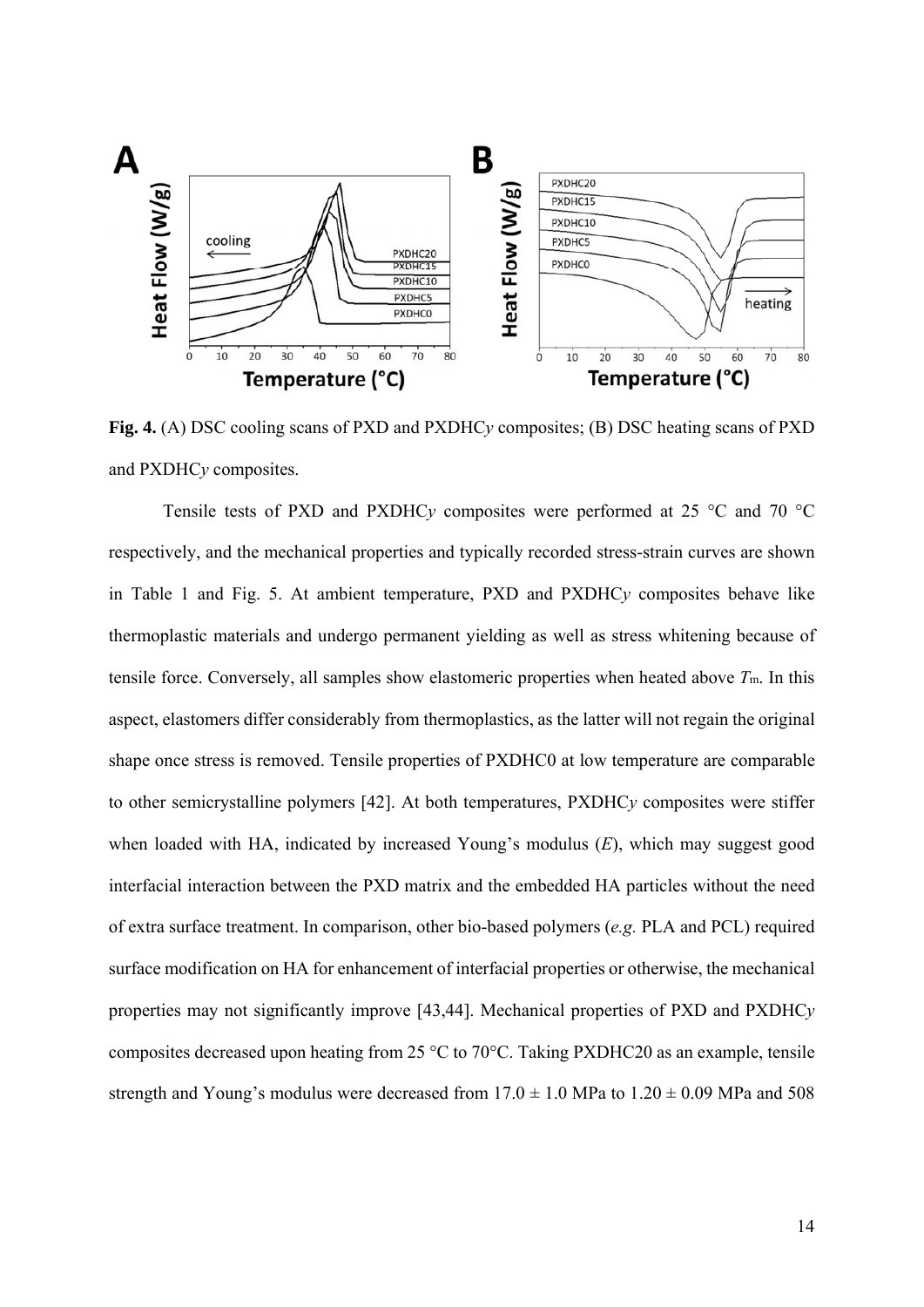$\pm$  11.3 MPa to 2.90  $\pm$  0.20 MPa while the elongation at break increased from 8.7  $\pm$  1.5 % to 52.0 ± 1.5 %. Though elongation at break of PXD and PXDHC*y* composites are quite low, the stresses at break at room temperature are relatively high, which justifies the proposed application of a shape-memory polymer-based as smart fixation plug where the device needs to sustain high stresses.



**Fig. 5**. Stress-strain curves of PXD and PXDHC*y* composites at different temperatures; (A) 25 °C; (B) 70 °C.

 FESEM micrographs and EDS particles mappings of the tensile-fracture surface of PXDHC<sub>y</sub> composites with 5, 10, 15, and 20 wt% of HA are shown in Fig. 6. Tensile-fractured surface of the PXDHC<sub>*y*</sub> samples with 5 wt% and 10 wt% of HA reveal a fractured fibrous texture of the polymer matrix with an overall smooth polymer surface that cover agglomerated HA particles. In contrast, PXDHC*y* samples with 15 wt% and 20 wt% of HA showed a relatively rough surface, suggesting significant adhesion of HA particles to PXD matrix for composites [45]. Particle mapping was performed on PXDHC*y* composites by means of EDS to explore the distribution of calcium (*Ca*) and phosphorus (*P*) as the main components of hydroxyapatite. These particles maps provided visual evidence for a homogenous dispersion of HA particles within PXD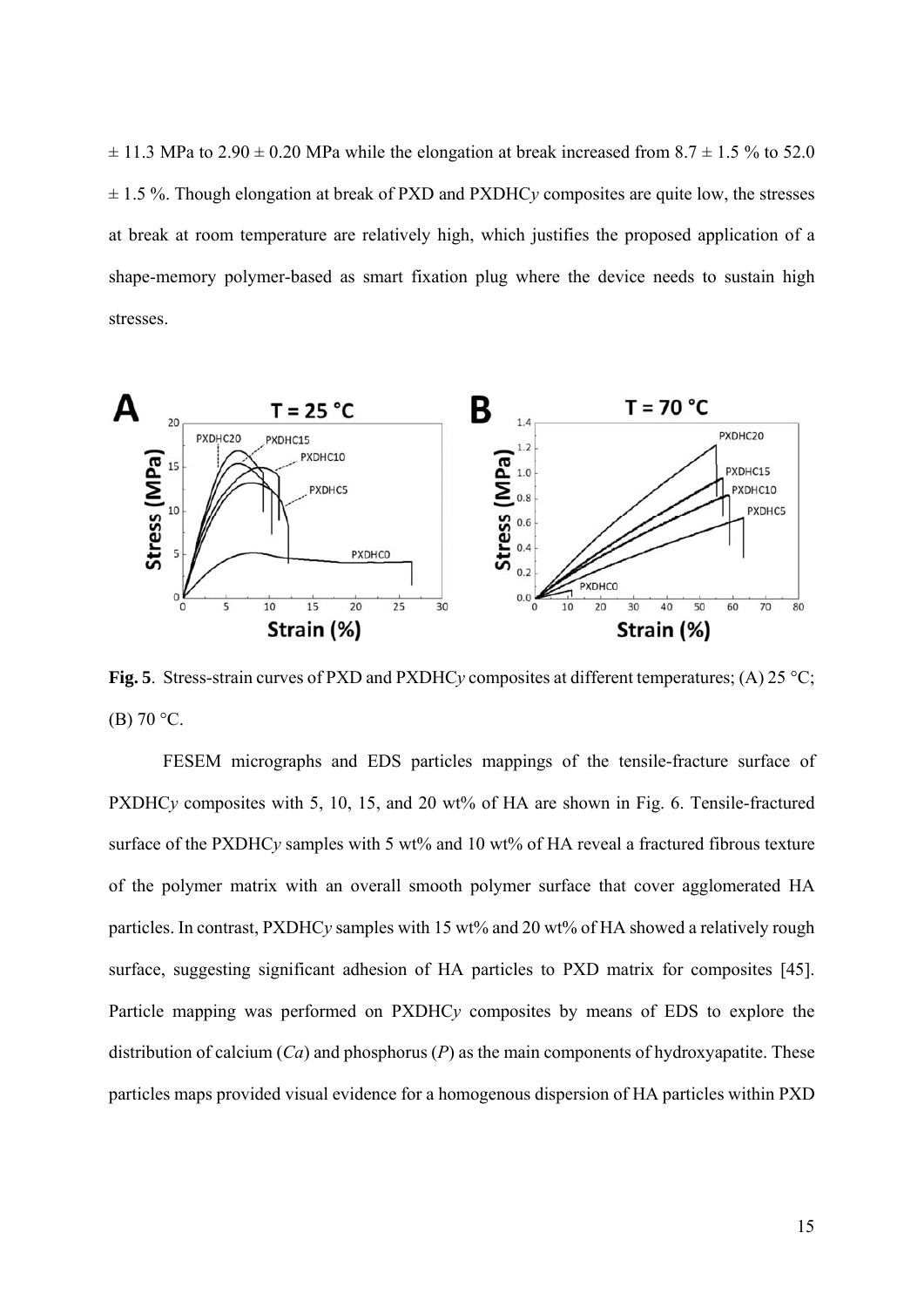matrix. EDS spectroscopy studies were performed at the same area where the micrographs of FESEM were taken. From the map of elemental distribution, it can be concluded that the physical interface interaction of HA particles and PXD matrix effectively improves the dispersity of HA.

**FESEM Micrograph** 

Ca-mapping

P-mapping



**Fig. 6.** FESEM micrographs and EDS particles mapping on tensile fracture surface of PXDHC*y* composites. Scale bars represent 50 μm.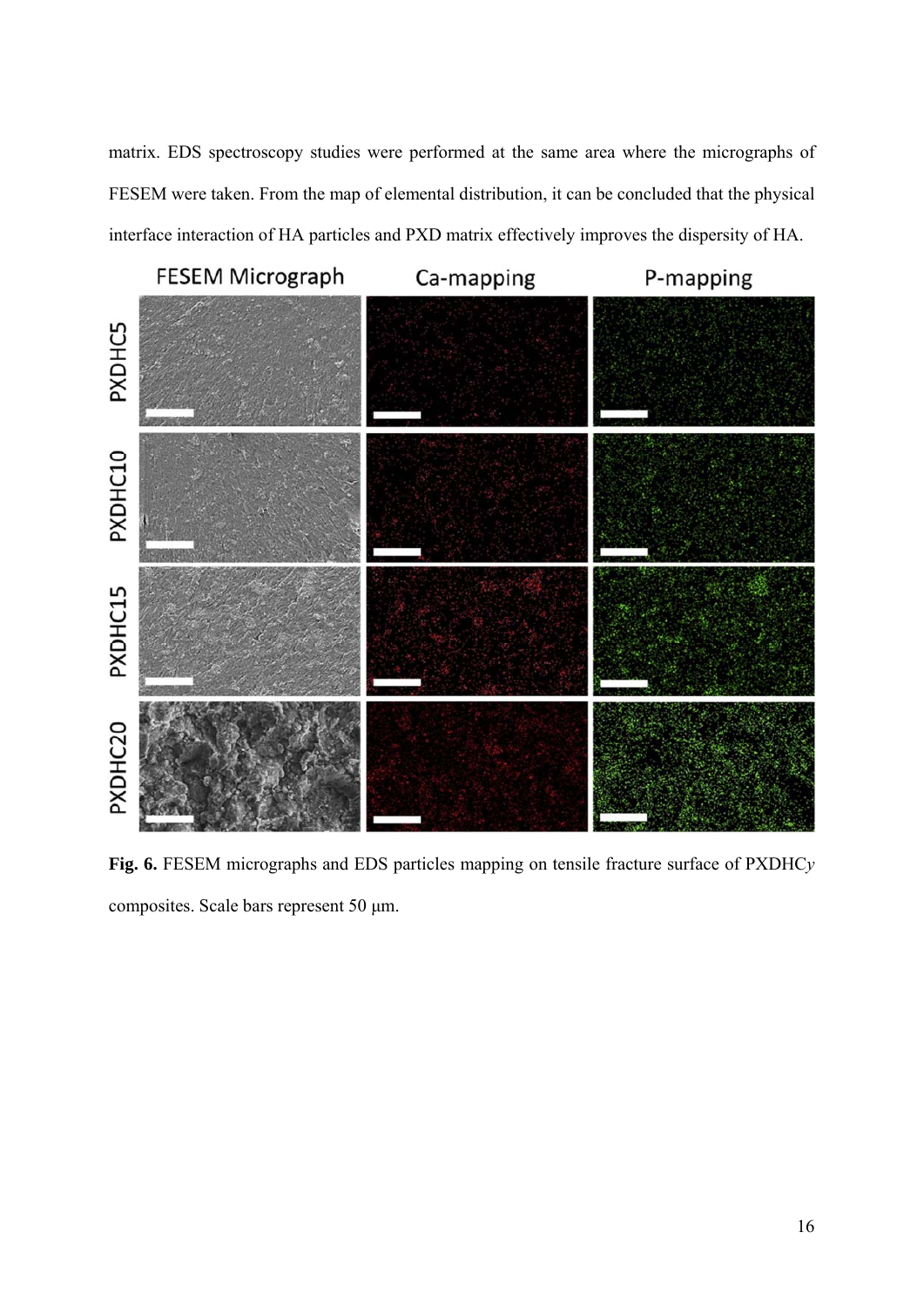

**Fig. 7.** (A) Mass loss of PXD and PXDHC*y* composites in distilled water at different time intervals; (B) pH of water after immersion of PXD and PXDHC*y* composites at different time intervals.

 Fig. 7A shows the percentage of mass loss of PXD and PXDHC*y* composites during incubation in distilled water at room temperature. Distilled water was selected to simulate the hydrolytic degradation of disposed biopolymers by rain on a landfill. It was found that all of the PXD and PXDHC<sub>*y*</sub> composites were just degraded by immersion in distilled water (eco-friendly disposable bio-based composites). It can be concluded that the degradation of PXD involves three stages, which is similar to thermally crosslinked polyesters [32]. Three stages can be identified in the mass loss profile of PXD during incubation in water. In the first stage, sol content, which is not part of the PXD crosslinked network, degraded in advance of gel content because the sol has short chain molecules resulting a relatively fast mass loss in the earlier stage of degradation (up to week 2). In the second stage, caused by this gain in volume, water will penetrate into sample matrix and mass loss caused by the hydrolysis of ester bonds, gradually reaches an equilibrium plateau (from week 2 to week 6). In the last stage, the gel fraction started to degrade into sol. However, the process took some time and the degradation rate was slow during this stage. When a certain time point is reached, cleavage of bonds of the formerly three-dimensional crosslinked polymer network was completely degraded into a linear polymer chain and subsequent degradation results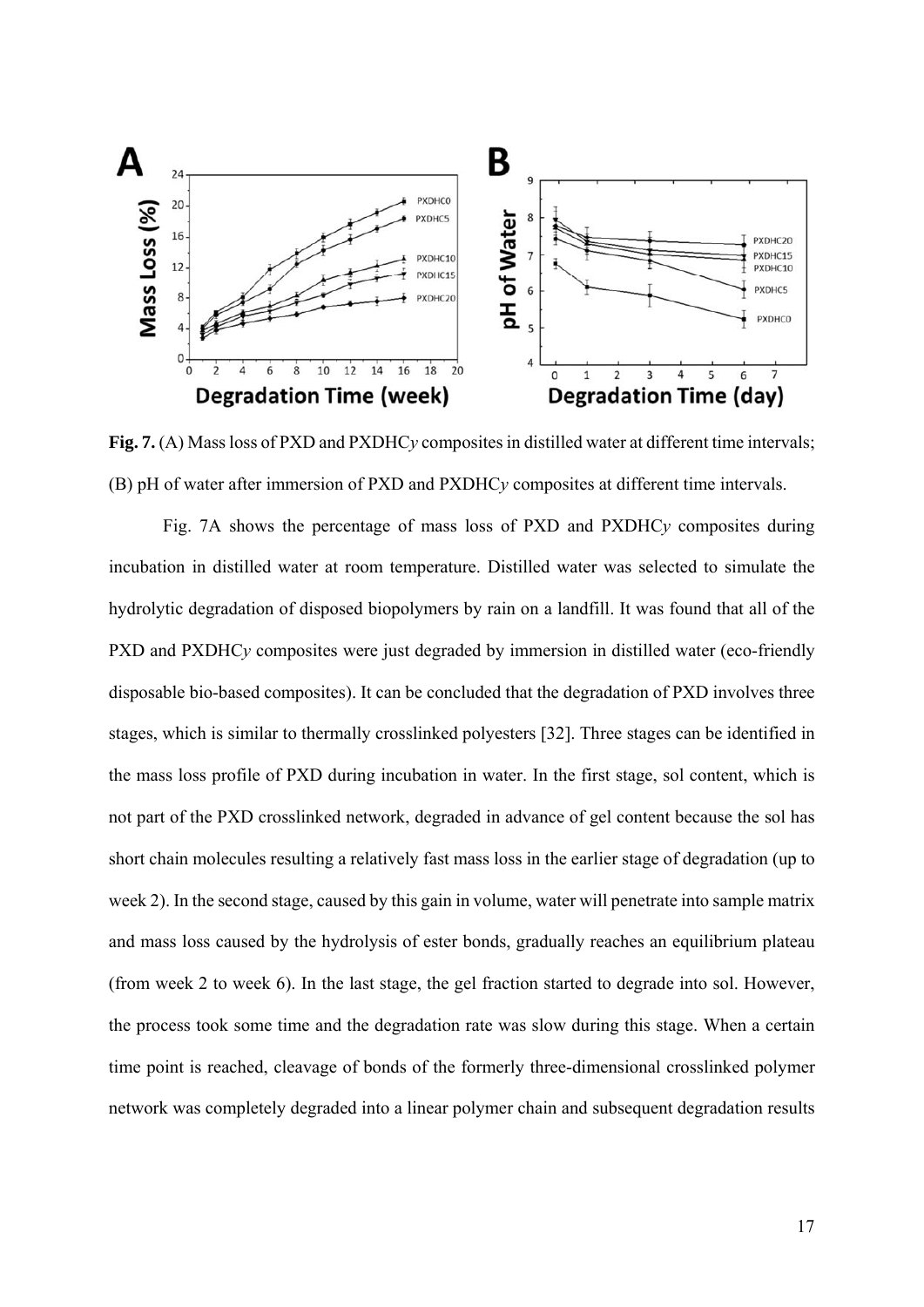in a linear mass loss (after week 6). As stated, the weight loss is due to the aqueous hydrolytic degradation of PXD. The process involved cleavage of ester structures into carboxyl and hydroxyl groups. Cleavage of the ester structures during incubation in water was evidenced by the decrease in pH of the medium caused by the formation of carboxyl groups (Fig. 7B).

 Although all of the PXDHC*y* composites degraded in a similar pattern as observed for the degradation of PXD, the degradation rate was affected by the presence of HA particles. PXDHC*y* composites showed slower degradation rate when compared to PXD. This result is in line with the degradation behavior of other polyester/hydroxyapatite composites [36]. The slow degradation of PXDHC<sub>*y*</sub> composites can be explained by a buffering effect of the HA in the incubation medium [46-48]. In addition, the HA increases crystallinity and semicrystalline materials with a higher crystalline weight fraction are known to degrade slower. As promising green-chemistry material, it may be possible for PXD and PXDHC*y* composites with advanced biodegradability to replace petrol-based materials, thereby to overcome the challenge of disposal and landfill. Unlike PLA (a common known biodegradable polymer) that requires a plethora of requirements to effectively decompose (*e.g*. anaerobic condition, temperature above 60 °C, and presence of microbes) and which are difficult to fulfill in a landfill).

 The shape-memory effects of PXD and PXDHC*y* composites were quantified by means of cyclic thermomechanical tests under strain-controlled conditions. PXDHC*y* is a classical thermally-induced shape-memory material, which becomes elastic when heated above *T*m of the PXD domains. In this flexible state, a deformation into a new temporary shape can be applied. Cooling of the samples below the crystallization temperature of the PXDHC*y* while load was maintained enabled fixation of the temporary shape. Once the sample is heated above  $T<sub>m</sub>$  of the PXDHC<sub>*y*</sub>, shape recovery occurs and sample reverses into its original shape. Fig. 8A shows exemplarily the shape-memory cycles of PXDHC20 from which the shape-fixity ratio (*Rf*) and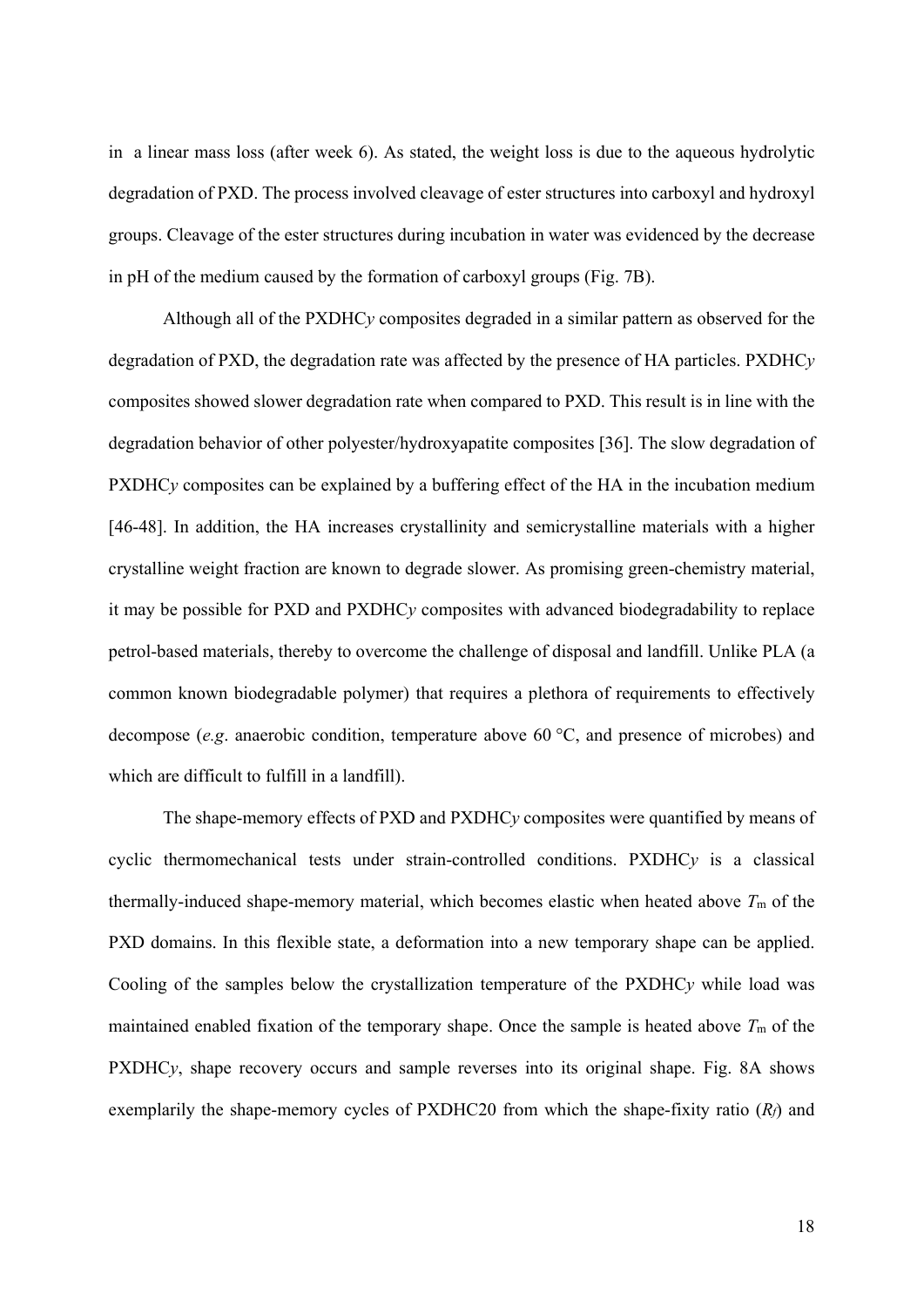shape-recovery ratio  $(R_r)$  were determined,  $R_f$  and  $R_r$  of the other samples can be assessed from Fig. 8B. As shown in the tensile test results, the presence of HA particles enhanced strain at break of the matrix, suggesting that PXDHC*y* composites can be deformed into temporary shapes, which differ more from the original permanent shape as compared to samples solely from PXD. Fig. 8C illustrates proposed polymer network architecture of PXD in which xylitol acts as net points while 1,12-dodecanedioic acid act as switching segment (crystallizable segment).



**Fig. 8.** (A) Results of strain-controlled cyclic thermomechanical test of sample PXDHC20; (B) Shape-memory properties of PXD and PXDHCy composites; (C) Schematic representation of polymer network architecture of PXD.

 In the initial experiments, the shape-memory properties of a smart fixation application of this bio-based composite plug for household appliances were investigated. First, the demonstrator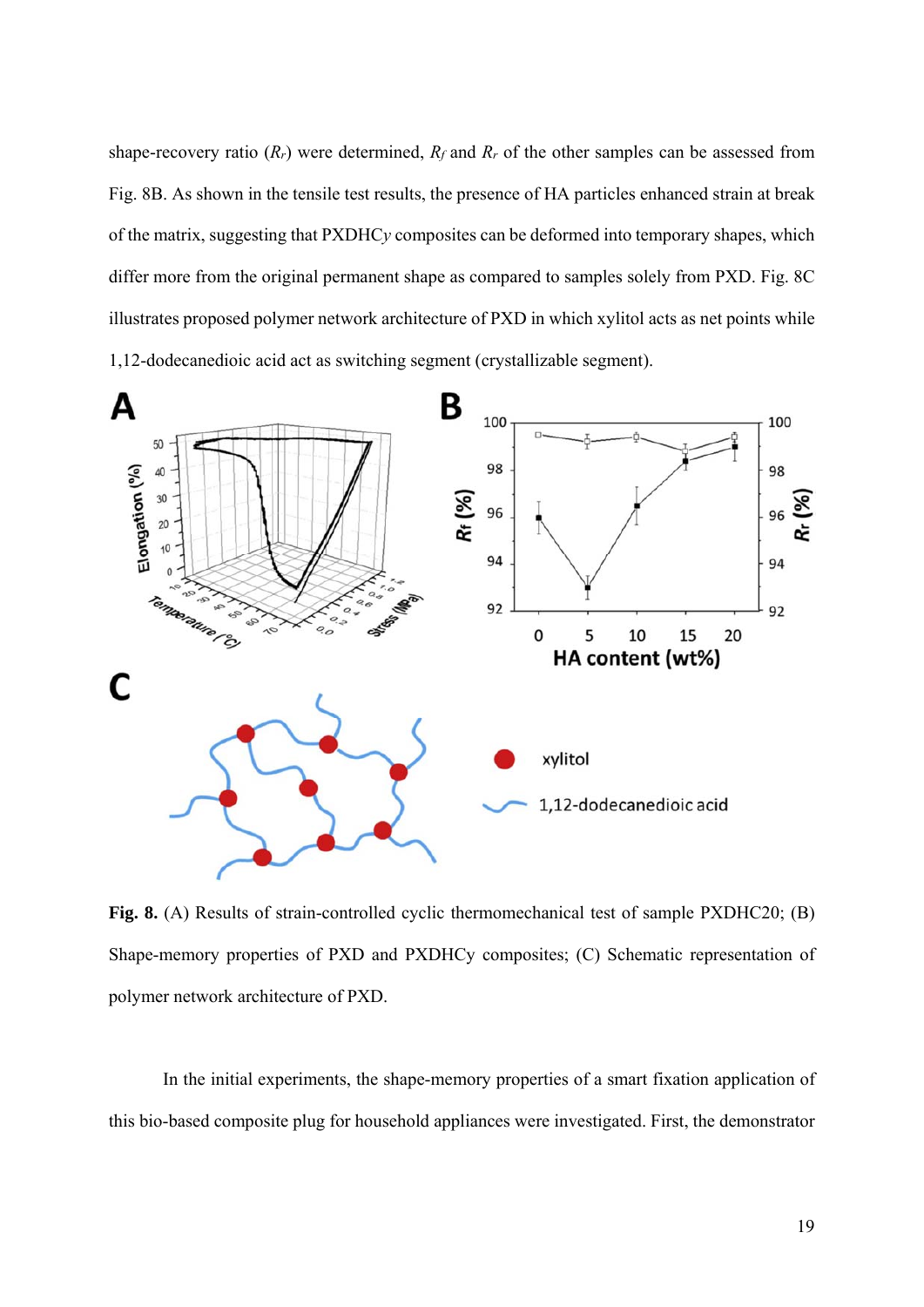was heated to 70 °C followed by an elongation of about 50 % using a custom-made stainless steel sample extender (Fig. 9A). The deformed prototype was then cooled to room temperature to fix this temporary shape similar to the shape-programming procedure described for the cyclic, thermomechanical investigations. Photographs of the sample in programed shape were taken after 1 hour and 2 years to show short-term and long-term shape fixity of sample PXDHC20. Shaperecovery procedures were conducted by placing the demonstrator (in its temporary shape) into a water bath of 70 °C (Fig. 9B). The fixation capability of the demonstrator was explored in another experiment. The fixation demonstrator was placed at each end into a device consisting of two PMMA blocks each providing an insertion hole. Once both blocks were joined, the shape-memory effect was initiated. Even when a load of 12.5 kg was hung over the lower acrylic block, the fixation device still did not disintegrate and was capable of keeping both parts fixed (Fig. 10). Last by no means least, it is important to mention that the synthesis and fabrication of PXDHC*y* does not involve any harsh solvents or exogenous reaction initiators or catalysts.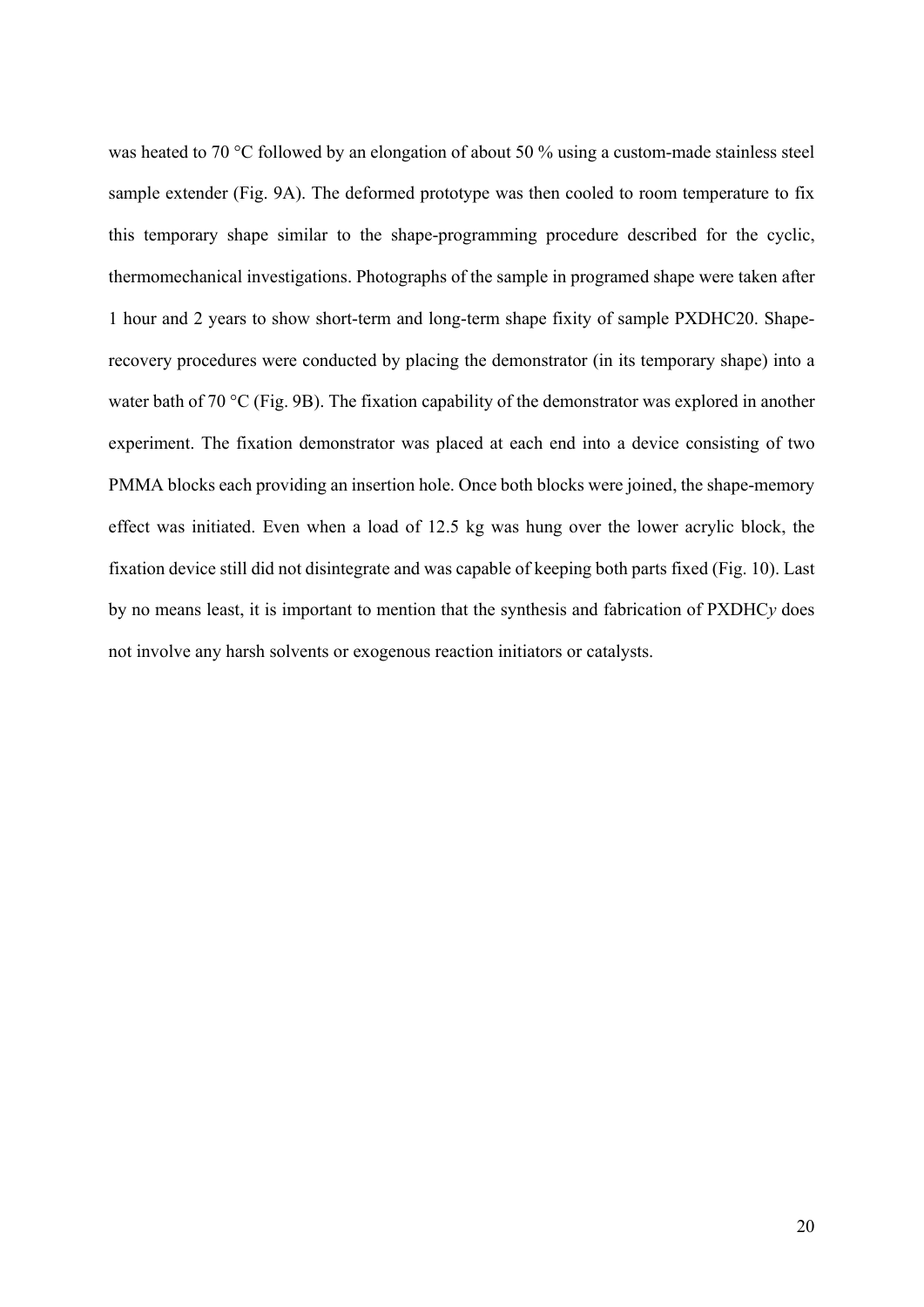

**Fig. 9**. Proposed application as smart fixation plug. (A) Photographs show programming of sample PXDHC20, short-term shape fixity, and long-term shape fixity of sample in temporary shape. (B) Photographs exhibiting the self-expansion of bio-based composite plug during incubation in distilled water at 70 °C. Scale bars represent 1 cm.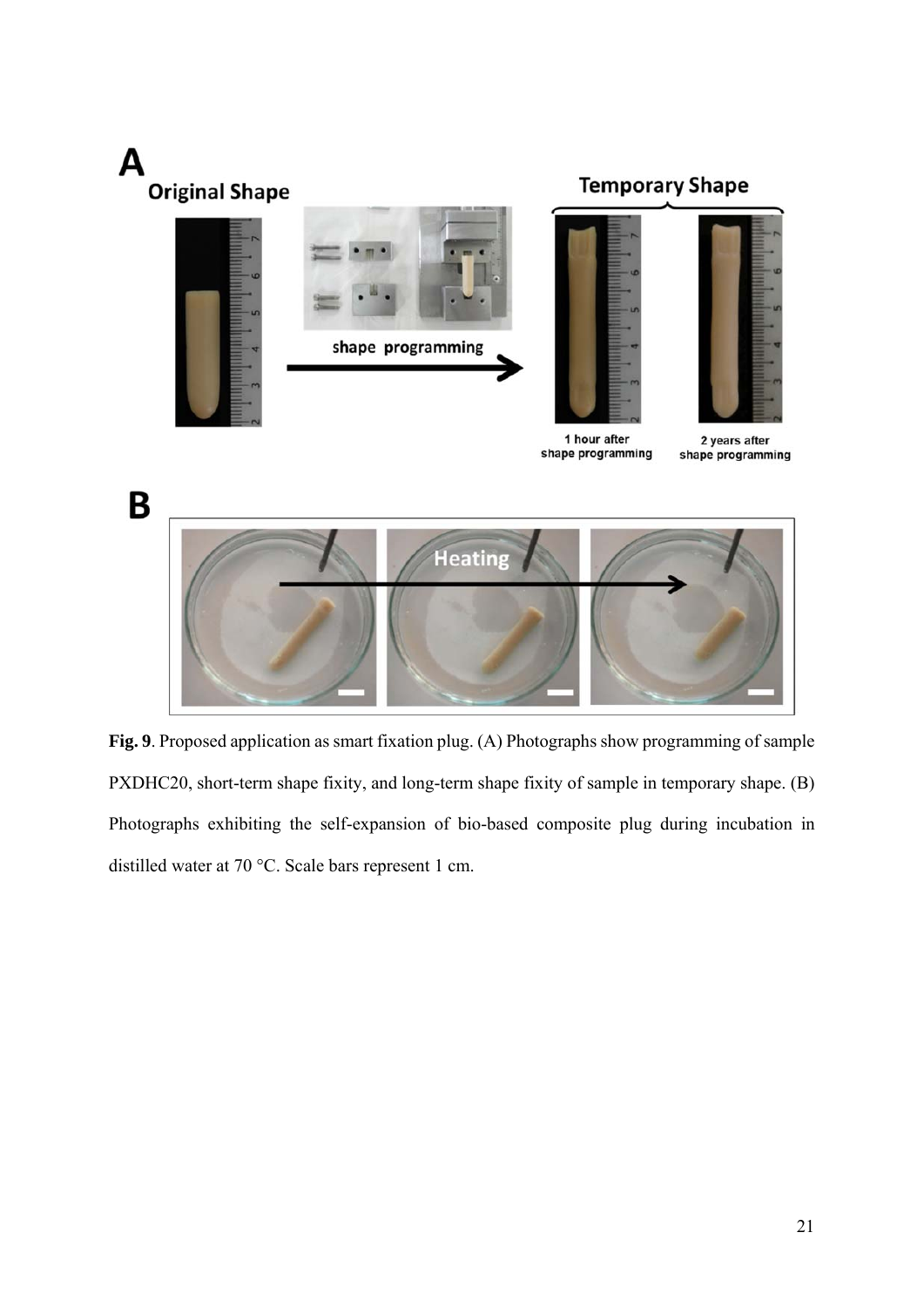

**Fig. 10.** Demonstration experiment of the bio-based composite in a fixation application, sample PXDHC20 (weight of load is 12.5 kg). Scale bar represents 3 cm.

#### **4. Conclusion**

 In this work, a new class of bio-based composites was developed from hydroxyapatite, xylitol, and 1,12-dodecanedioic acid. The results indicate two counteracting effects caused by HA addition within the PXD matrix on the structural and thermal properties. All PXDHC*y* bio-based composites and the PXD reference compound showed excellent shape-fixity ratio (*Rf*) higher than 93% and shape-recovery ratio (*Rr*) higher than 99%. Results showed all of the PXD and PXDHC composites able to degrade hydrolytically, which can be considered as environmentally friendly materials. A prototype smart fiation plug was demonstrated by using PXDHC20 composite as the material basis. The demonstrator could be plugged into small insertion holes in a compacted temporary shape and then self-expand upon reheating to fix two parts together. The discussed PXDHC<sub>y</sub> bio-based composites were prepared from bio-based feedstocks via a relatively simple method and potential to be used in numerous fixation purposes.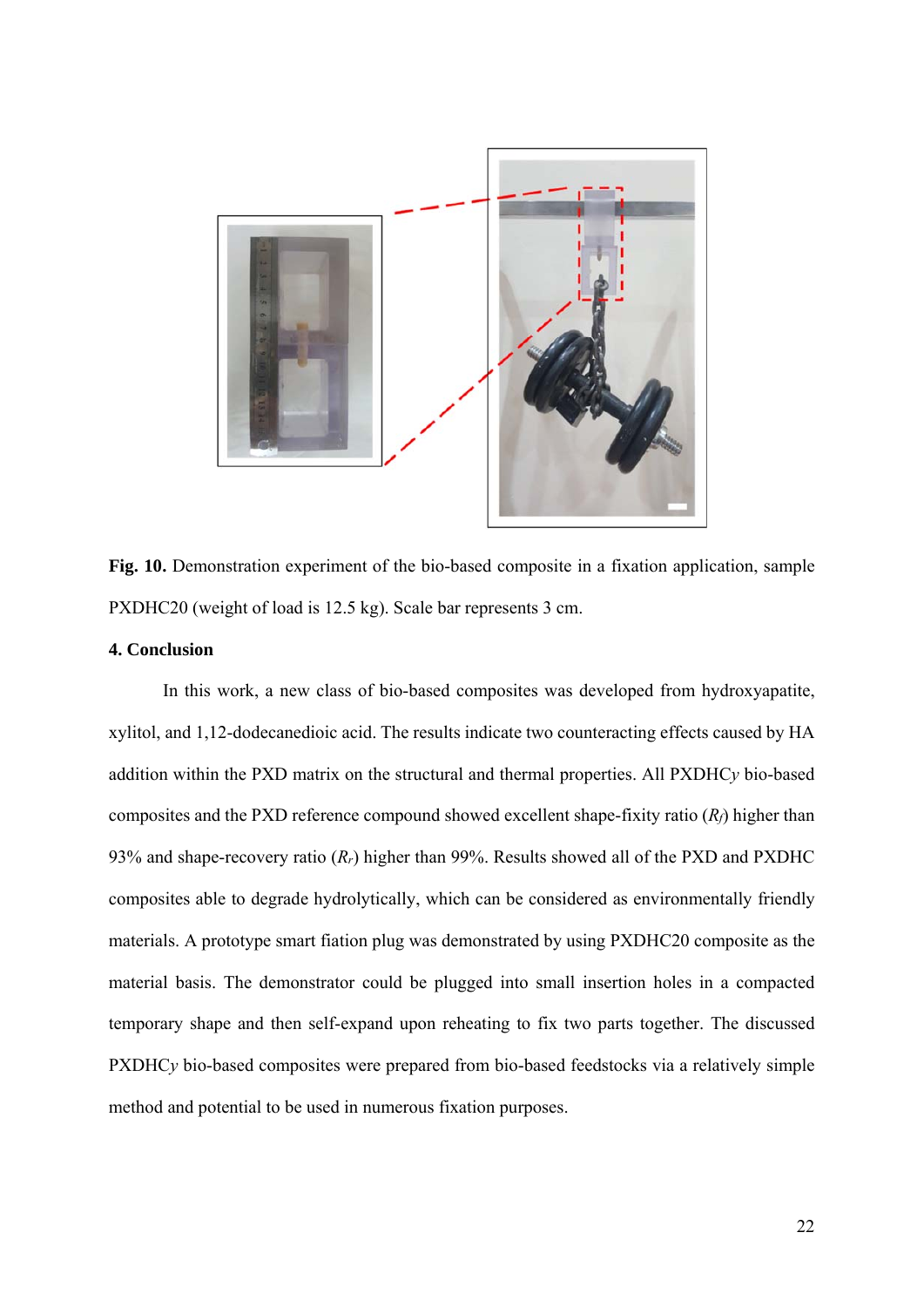#### **TABLE**

**Table 1**. Physical, thermal, and mechanical properties of PXD and PXDHC*y* composites at 25 °C and 70 °C, respectively

| Sample ID <sup>a</sup> |                |              |                          |                          |                  | $T = 25^{\circ}C$        |                  |                  | $T = 70 °C$           |                 |                             |
|------------------------|----------------|--------------|--------------------------|--------------------------|------------------|--------------------------|------------------|------------------|-----------------------|-----------------|-----------------------------|
|                        | $G^b$ $(\%)$   | $Q^b$ (%)    | $T_{\rm g}^{\rm c}$ (°C) | $T_{\rm m}^{\rm c}$ (°C) | $\sigma^d$ (MPa) | $\varepsilon^{d}$ $(\%)$ | $Ed$ (MPa)       | $\sigma^d$ (MPa) | $\varepsilon^{d}$ (%) | $Ed$ (MPa)      | $v^e$ (mol/m <sup>3</sup> ) |
|                        |                |              |                          |                          |                  |                          |                  |                  |                       |                 |                             |
| PXDHC0                 | $76.0 \pm 0.9$ | $568 \pm 14$ | -1                       | 48                       | $5.7 \pm 0.9$    | $26.8 \pm 9.9$           | $116.1 \pm 16.2$ | $0.05 \pm 0.02$  | $11.7 \pm 4.2$        | $0.56 \pm 0.03$ | $65.4 \pm 3.5$              |
| PXDHC5                 | $74.2 \pm 0.6$ | $545 \pm 10$ |                          | 55                       | $12.8 \pm 2.9$   | $12.8 \pm 9.4$           | $367.5 \pm 10.1$ | $0.61 \pm 0.08$  | $61.6 \pm 9.4$        | $1.23 \pm 0.15$ | $135.8 \pm 16.6$            |
| PXDHC10                | $76.0 \pm 1.0$ | $506 \pm 13$ | 11                       | 55                       | $15.1 \pm 1.2$   | $11.3 \pm 2.1$           | $439.5 \pm 13.8$ | $0.79 \pm 0.08$  | $57.8 \pm 7.2$        | $1.82 \pm 0.23$ | $187.7 \pm 23.7$            |
| PXDHC15                | $77.6 \pm 0.4$ | $464 \pm 12$ | 14                       | 55                       | $15.8 \pm 1.1$   | $10.7 \pm 2.2$           | $470.4 \pm 18.7$ | $0.92 \pm 0.08$  | $57.4 \pm 7.6$        | $2.11 \pm 0.25$ | $200.7 \pm 23.8$            |
| PXDHC20                | $79.4 \pm 0.5$ | $446 \pm 21$ | 17                       | 55                       | $17.1 \pm 1.0$   | $8.7 \pm 1.5$            | $507.8 \pm 11.3$ | $1.21 \pm 0.09$  | $52.0 \pm 1.5$        | $2.90 \pm 0.20$ | $251.5 \pm 17.3$            |

**Note** 

<sup>ᵃ</sup> Samples denoted as PXDHC*y*, in which *y* indicates the HA content in wt%.

<sup>b</sup> Gel content (*G*) and degree of swelling (*Q*) of samples determined by swelling experiment in THF at 22 °C.

 $\epsilon$  Glass-transition temperature  $(T_g)$  and melting-transition temperature  $(T_m)$  were obtained from differential scanning calorimetric thermograms.

<sup>d</sup> Tensile strength (*σ*), elongation at break (*ε*), and Young's modulus (*E*) determined by tensile tests at 25 °C and 70 °C.

<sup>ᵉ</sup> Network strand density (*ν*) calculated from affine theory of rubber elasticity.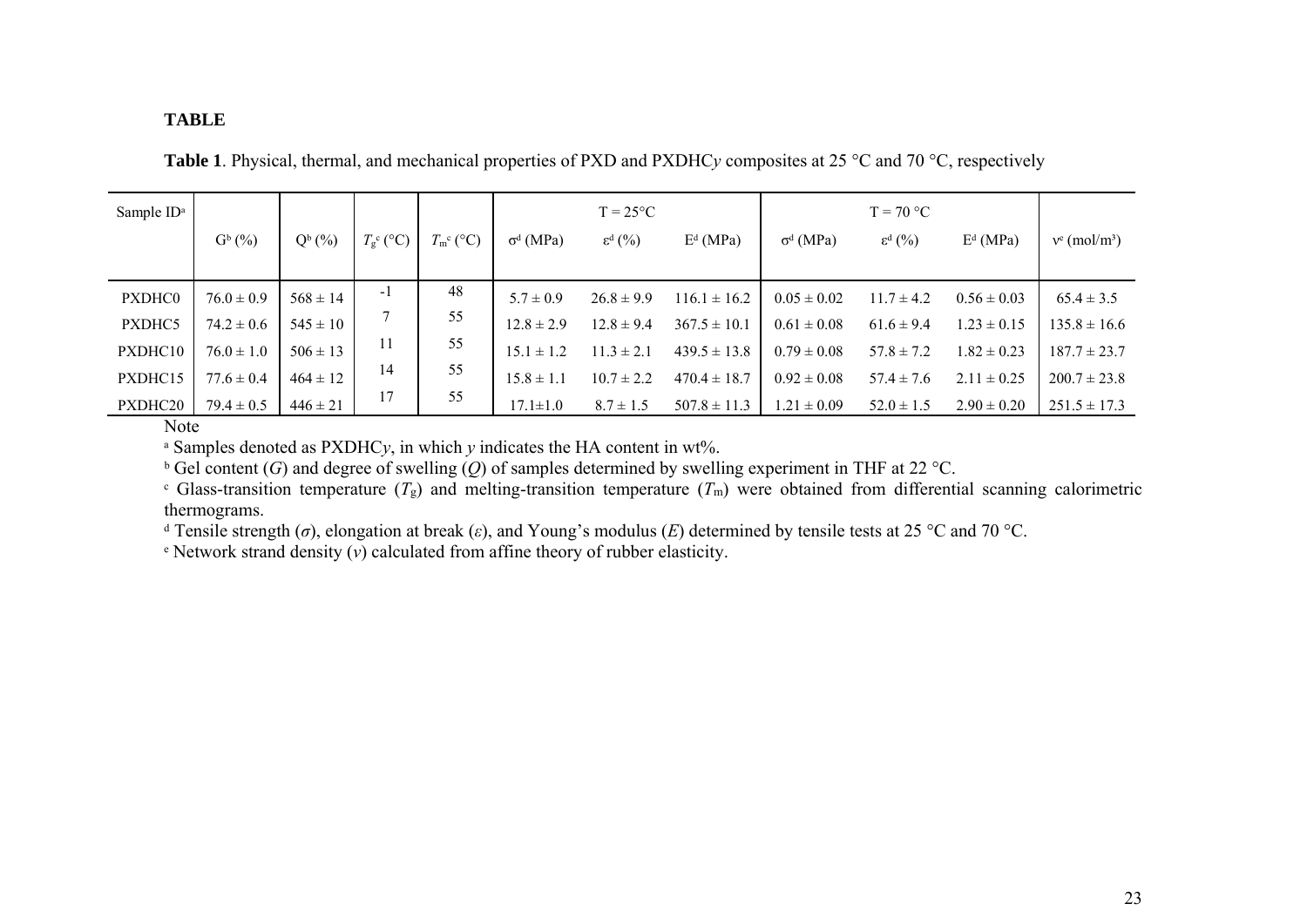#### **AUTHOR INFORMATION**

#### **Corresponding Author**

\* corresponding author: Prof. Dr. Tiefeng Li, Email: litiefeng@zju.edu.cn

\* corresponding author: Prof. Dr. Mat Uzir Wahit, Email: r-uzir@utm.my

#### **Author Contributions**

# These authors contributed equally to this work.

#### **Declaration of competing interest**

The authors declare that they have no known competing financial interests or personal relationships that could have appeared to influence the work reported in this paper.

#### **ACKNOWLEDGMENT**

This work was supported by the following programs: Research University Grant (GUP tier 1: G.J13000.2545.16H18), Ministry of Higher Education Malaysia (High Centre of Excellence: R.J090301.7846.4J258), UTM Potential Academic Staff Research Grant (PAS grant: Q.J130000.2745.02K42), National Key R&D Program of China 2017YFA0701100, National Natural Science Foundation of China (11822207, U1613202), and programme-oriented funding of the Helmholtz Association. Technical support by Sabine Benner and Karolin Schmälzlin is acknowledged.

#### **REFERENCES**

[1] I.S.M. Rafiqul, A.M.M. Sakinah, Processes for the Production of Xylitol—A Review, Food Rev. Int. 29 (2013) 127-156, https://doi.org/10.1080/87559129.2012.714434.

[2] F.O. Ayorinde, F.T. Powers, L.D. Streete, R.L. Shepard, D.N. Tabi, Synthesis of dodecanedioic acid fromvernonia galamensis oil, J. Am. Oil Chem. Soc. 66 (1989) 690-692, https://doi.org/10.1007/bf02669953.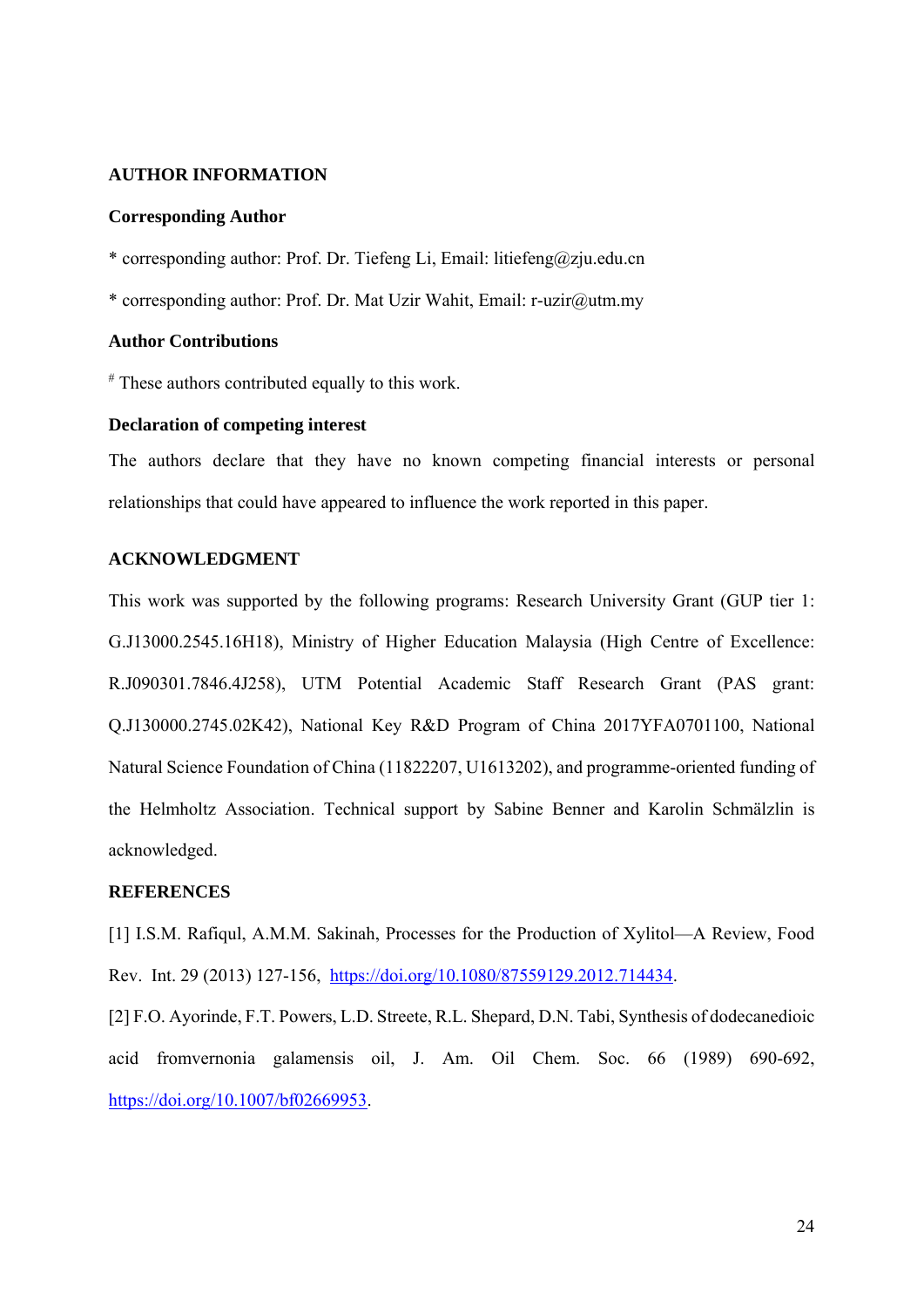[3] M.S. Shet, C.W. Fisher, P.L. Holmans, R.W. Estabrook, The Omega-Hydroxylation of Lauric Acid: Oxidation of 12-Hydroxylauric Acid to Dodecanedioic Acid by a Purified Recombinant [4] Fusion Protein Containing P450 4A1 and NADPH–P450 Reductase, Arch. Biochem. Biophys. 330 (1996) 199-208, https://doi.org/10.1006/abbi.1996.0243.

[4] J.-W. Song, J.-H. Lee, U.T. Bornscheuer, J.-B. Park, Microbial Synthesis of Medium-Chain α,ω-Dicarboxylic Acids and ω-Aminocarboxylic Acids from Renewable Long-Chain Fatty Acids, Adv. Synth. Catal. 356 (2014) 1782-1788, https://doi.org/10.1002/adsc.201300784.

[5] H. Uyama, M. Kuwabara, T. Tsujimoto, M. Nakano, A. Usuki, S. Kobayashi, Green Nanocomposites from Renewable Resources: Plant Oil−Clay Hybrid Materials, Chem. Mater. 15 (2003) 2492-2494, https://doi.org/10.1021/cm0340227.

[6] H. Fu, Y. Wang, X. Li, W. Chen, Synthesis of vegetable oil-based waterborne polyurethane/silver-halloysite antibacterial nanocomposites, Compos. Sci. Technol. 126 (2016) 86-93, https://doi.org/10.1016/j.compscitech.2016.02.018.

[7] G. Capiel, N.E. Marcovich, M.A. Mosiewicki, Shape memory polymer networks based on methacrylated fatty acids, Eur. Polym. J. 116 (2019) 321-329, https://doi.org/10.1016/j.eurpolymj.2019.04.023.

[8] Y. Feng, Y. Hu, L. Man, T. Yuan, C. Zhang, Z. Yang, Biobased thiol-epoxy shape memory networks from gallic acid and vegetable oils, Eur. Polym. J. 112 (2019) 619-628, https://doi.org/10.1016/j.eurpolymj.2018.10.025.

[9] J.P. Bruggeman, C.J. Bettinger, C.L.E. Nijst, D.S. Kohane, R. Langer, Biodegradable Xylitol-Based Polymers, Adv. Mater. 20 (2008) 1922-1927, https://doi.org/10.1002/adma.200702377.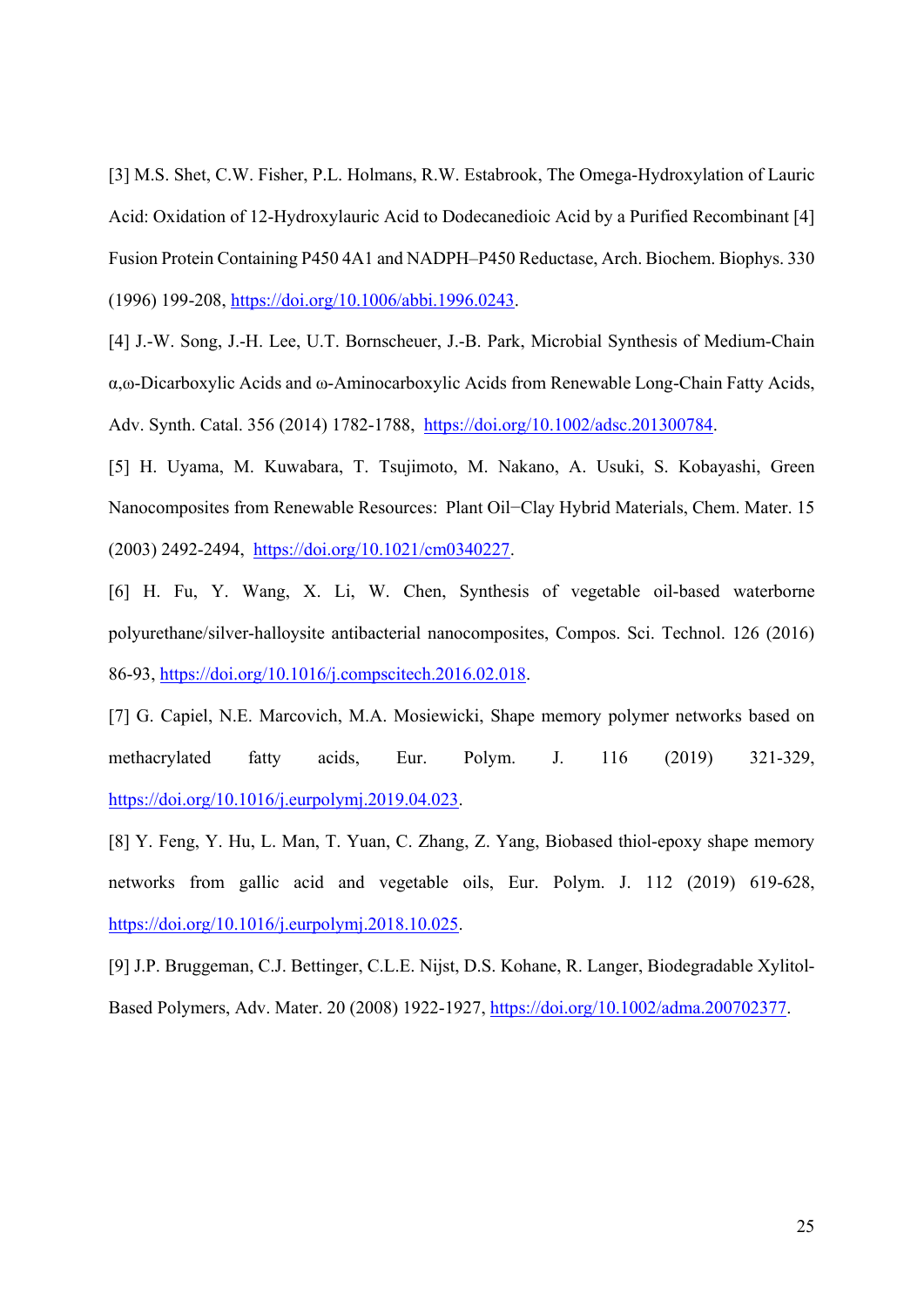[10] P. Niedermann, G. Szebényi, A. Toldy, Characterization of high glass transition temperature sugar-based epoxy resin composites with jute and carbon fibre reinforcement, Compos. Sci. Technol. 117 (2015) 62-68, https://doi.org/10.1016/j.compscitech.2015.06.001

[11] C. Véchambre, L. Chaunier, D. Lourdin, Novel Shape-Memory Materials Based on Potato Starch, Macromol. Mater. Eng. 295 (2010) 115-122, https://doi.org/10.1002/mame.200900191.

[12] M. Soheilmoghaddam, G. Sharifzadeh, R.H. Pour, M.U. Wahit, W.T. Whye, X.Y. Lee, Regenerated cellulose/β-cyclodextrin scaffold prepared using ionic liquid, Mater. Lett. 135 (2014) 210-213, https://doi.org/10.1016/j.matlet.2014.07.169.

[13] M. Soheilmoghaddam, H. Adelnia, G. Sharifzadeh, M.U. Wahit, T.W. Wong, A. Ali Yussuf, Bionanocomposite regenerated cellulose/single-walled carbon nanotube films prepared using ionic liquid solvent, Cellulose 24 (2017) 811-822, https://doi.org/10.1007/s10570-016-1151-3.

[14] T. Saito, R.H. Brown, M.A. Hunt, D.L. Pickel, J.M. Pickel, J.M. Messman, F.S. Baker, M. Keller, A.K. Naskar, Turning renewable resources into value-added polymer: development of lignin-based thermoplastic, Green Chem. 14 (2012) 3295-3303, https://doi.org/10.1039/C2GC35933B.

[15] D. Kai, H.M. Chong, L.P. Chow, L. Jiang, Q. Lin, K. Zhang, H. Zhang, Z. Zhang, X.J. Loh, Strong and biocompatible lignin /poly (3-hydroxybutyrate) composite nanofibers, Compos. Sci. Technol. 158 (2018) 26-33, https://doi.org/10.1016/j.compscitech.2018.01.046.

[16] C. Zhang, T.F. Garrison, S.A. Madbouly, M.R. Kessler, Recent advances in vegetable oilbased polymers and their composites, Prog. Polym. Sci. 71 (2017) 91-143, https://doi.org/10.1016/j.progpolymsci.2016.12.009.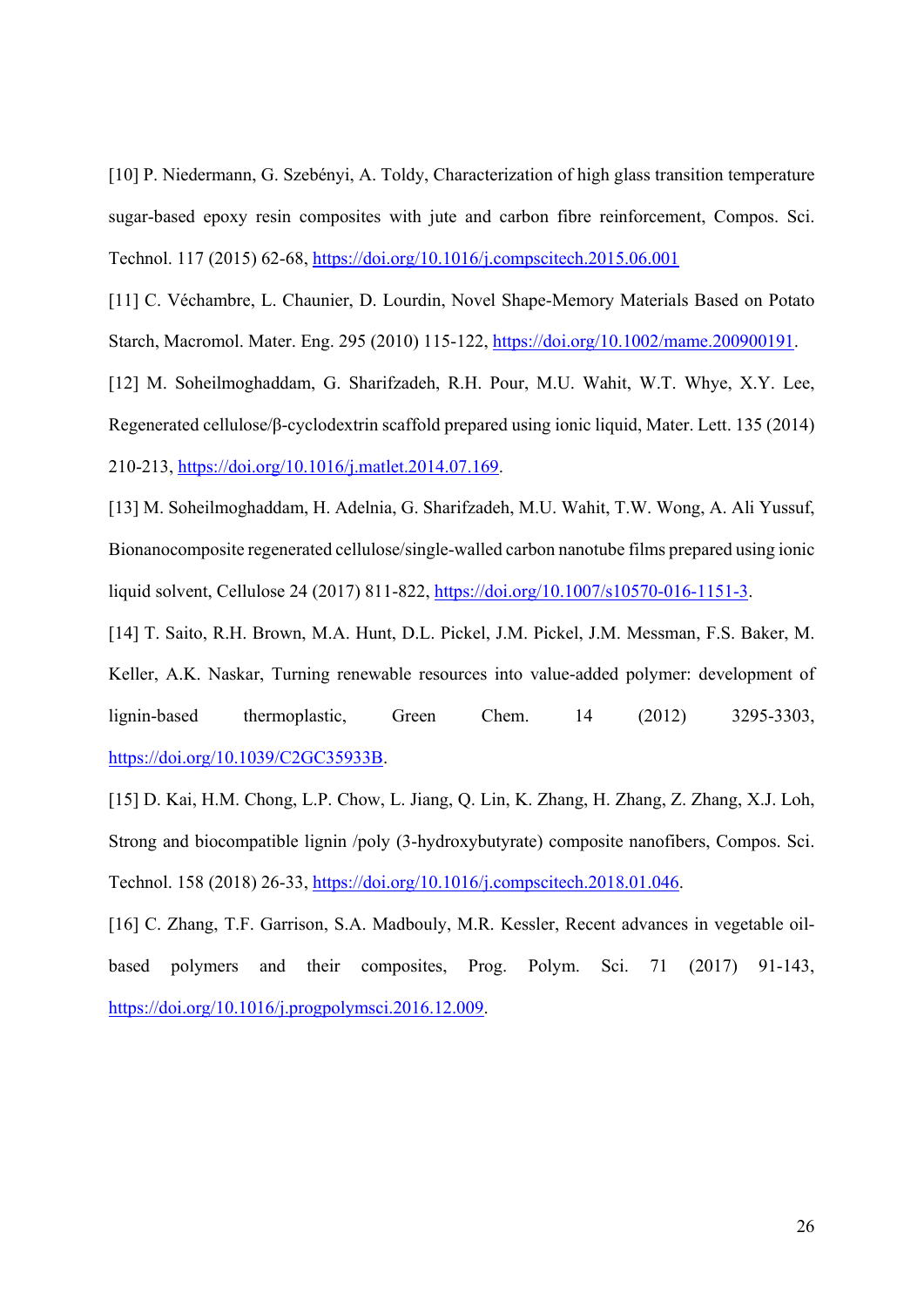[17] H. Qiu, J. Yang, P. Kodali, J. Koh, G.A. Ameer, A citric acid-based hydroxyapatite composite for orthopedic implants, Biomaterials 27 (2006) 5845-5854, https://doi.org/10.1016/j.biomaterials.2006.07.042.

[18] J. Pietrasik, K. Szustakiewicz, M. Zaborski, K. Haberko, Hydroxyapatite: An Environmentally Friendly Filler for Elastomers, Mol. Cryst. Liq. Cryst. 483 (2008) 172-178, https://doi.org/10.1080/15421400801904880.

[19] P. Shi, M. Liu, F. Fan, C. Yu, W. Lu, M. Du, Characterization of natural hydroxyapatite originated from fish bone and its biocompatibility with osteoblasts, Mater. Sci. Eng. C 90 (2018) 706-712, https://doi.org/10.1016/j.msec.2018.04.026.

[20] S.-L. Bee, Z.A.A. Hamid, Characterization of chicken bone waste-derived hydroxyapatite and its functionality on chitosan membrane for guided bone regeneration, Compos. Part B 163 (2019) 562-573, https://doi.org/10.1016/j.compositesb.2019.01.036.

[21] M. Behl, M.Y. Razzaq, A. Lendlein, Multifunctional Shape-Memory Polymers, Adv. Mater. 22 (2010) 3388-3410, https://doi.org/10.1002/adma.200904447.

[22] P.M. Cook, R.M. Halperin, Arthur Charlesby—His impact on creating a new industry, Radiat. Phys. Chem. 51 (1998) 7-8, https://doi.org/10.1016/S0969-806X(97)00251-X.

[23] A.Lendlein, M. Behl, Shape-Memory Polymers for Biomedical Applications, Adv. Sci. Technol. 54 (2009) 96-102, https://doi.org/10.4028/www.scientific.net/AST.54.96.

[24] C.Löwenberg, M. Balk, C. Wischke, M. Behl, A. Lendlein, Shape-Memory Hydrogels: Evolution of Structural Principles To Enable Shape Switching of Hydrophilic Polymer Networks, Acc. Chem. Res. 50 (2017) 723-732, https://doi.org/10.1021/acs.accounts.6b00584.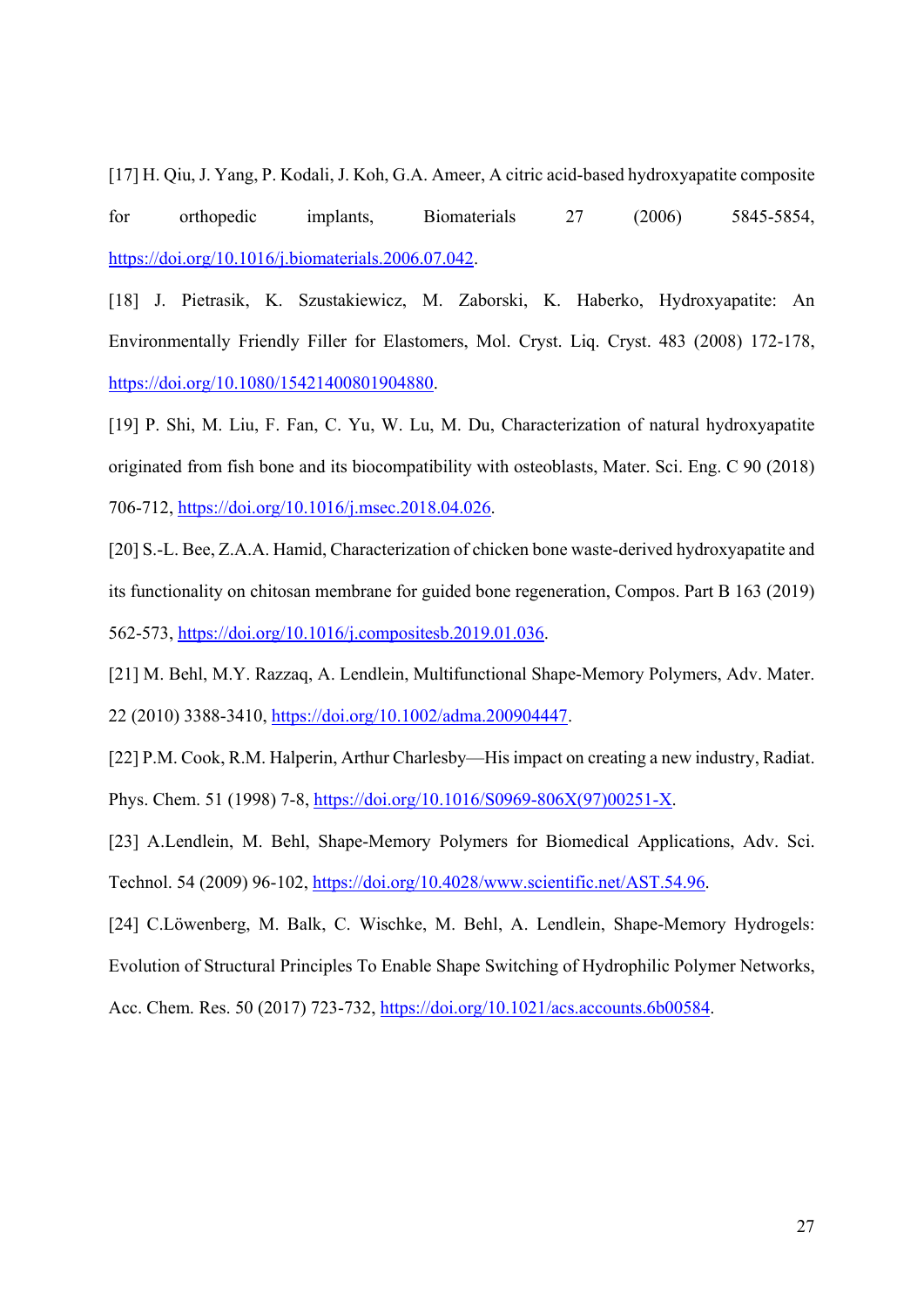[25] T.-W. Wong, J. Wu, M. Yang, M.R. Abdul Kadir, M.U. Wahit, Q. Zhao, Multifunctional shape-memory foams with highly tunable properties via organo-phase cryo-polymerization, J. Mater. Chem. A 5 (2017) 9793-9800, https://doi.org/10.1039/C7TA01661A.

[26] W. Cai, L. Liu, Shape-memory effect of poly (glycerol–sebacate) elastomer, Mater. Lett. 62 (2008) 2171-2173, https://doi.org/10.1016/j.matlet.2007.11.042.

[27] M.C. Serrano, L. Carbajal, G.A. Ameer, Novel Biodegradable Shape-Memory Elastomers with Drug-Releasing Capabilities, Adv. Mater. 23 (2011) 2211-2215, https://doi.org/10.1002/adma.201004566.

[28] T.W. Wong, M.U. Wahit, M.R. Abdul Kadir, M. Soheilmoghaddam, H. Balakrishnan, A novel poly(xylitol-co-dodecanedioate)/hydroxyapatite composite with shape-memory behaviour, Mater. Lett. 126 (2014) 105-108, https://doi.org/10.1016/j.matlet.2014.04.020.

[29] S.-L. Liang, W.D. Cook, G.A. Thouas, Q.-Z. Chen, The mechanical characteristics and in vitro biocompatibility of poly(glycerol sebacate)-Bioglass® elastomeric composites, Biomaterials 31 (2010) 8516-8529, https://doi.org/10.1016/j.biomaterials.2010.07.105.

[30] W. Wagermaier, K. Kratz, M. Heuchel, A. Lendlein, Characterization Methods for Shape-Memory Polymers, Adv. Polym. Sci. 226 (2010) 97-145, https://doi.org/10.1007/12\_2009\_25.

[31] I. Djordjevic, N.R. Choudhury, N.K. Dutta, S. Kumar, Synthesis and characterization of novel citric acid-based polyester elastomers, Polymer 50 (2009) 1682-1691, https://doi.org/10.1016/j.polymer.2009.01.045.

[32] L. Lei, T. Ding, R. Shi, Q. Liu, L. Zhang, D. Chen, W. Tian, Synthesis, characterization and in vitro degradation of a novel degradable poly((1,2-propanediol-sebacate)-citrate) bioelastomer, Polym. Degrad. Stabil. 92 (2007) 389-396, https://doi.org/10.1016/j.polymdegradstab.2006.12.004.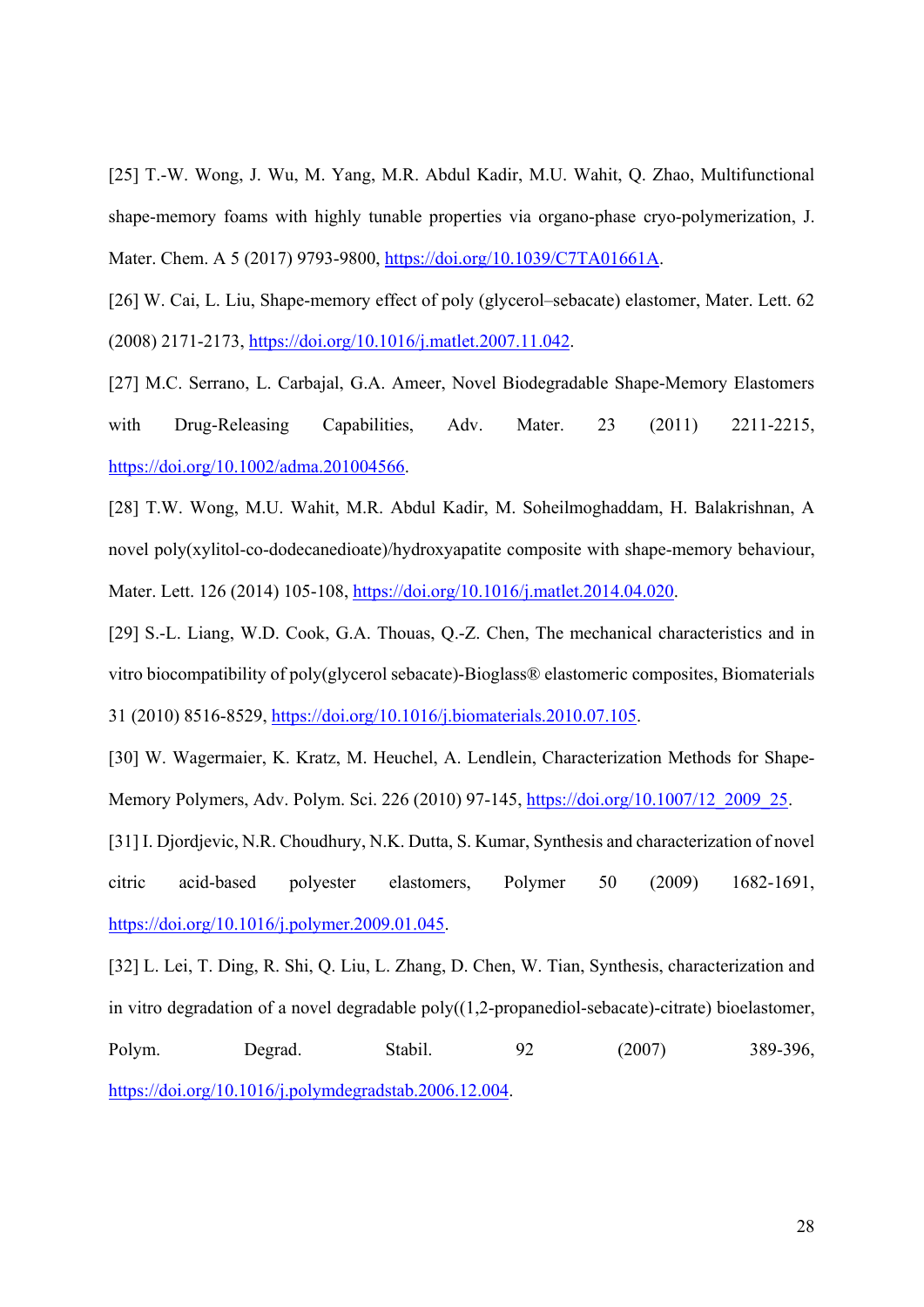[33] K.-W. Lee, S. Wang, M.J. Yaszemski, L. Lu, Physical properties and cellular responses to crosslinkable poly(propylene fumarate)/hydroxyapatite nanocomposites, Biomaterials 29 (2008) 2839-2848, https://doi.org/10.1016/j.biomaterials.2008.03.030.

[34] I.S. Elashmawi, H.E. Abdel Baieth, Spectroscopic studies of hydroxyapatite in PVP/PVA polymeric matrix as biomaterial, Curr. Appl. Phys. 12 (2012) 141-146, https://doi.org/10.1016/j.cap.2011.05.011.

[35] W. Guo, J. Liu, P. Zhang, L. Song, X. Wang, Y. Hu, Multi-functional hydroxyapatite/polyvinyl alcohol composite aerogels with self-cleaning, superior fire resistance and low thermal conductivity, Compos. Sci. Technol. 158 (2018) 128-136, https://doi.org/10.1016/j.compscitech.2018.01.020.

[36] L. Lei, L. Li, L. Zhang, D. Chen, W. Tian, Structure and performance of nano-hydroxyapatite filled biodegradable poly((1,2-propanediol-sebacate)-citrate) elastomers, Polym. Degrad. Stabil. 94 (2009) 1494-1502, https://doi.org/10.1016/j.polymdegradstab.2009.04.034.

[37] S. Wang, D.H.R. Kempen, M.J. Yaszemski, L. Lu, The roles of matrix polymer crystallinity and hydroxyapatite nanoparticles in modulating material properties of photo-crosslinked composites and bone marrow stromal cell responses, Biomaterials 30 (2009) 3359-3370, https://doi.org/10.1016/j.biomaterials.2009.03.015.

[38] B. Guo, Y. Chen, Y. Lei, L. Zhang, W.Y. Zhou, A.B.M. Rabie, J. Zhao, Biobased Poly(propylene sebacate) as Shape Memory Polymer with Tunable Switching Temperature for Potential Biomedical Applications, Biomacromolecules 12 (2011) 1312-1321, https://doi.org/10.1021/bm2000378.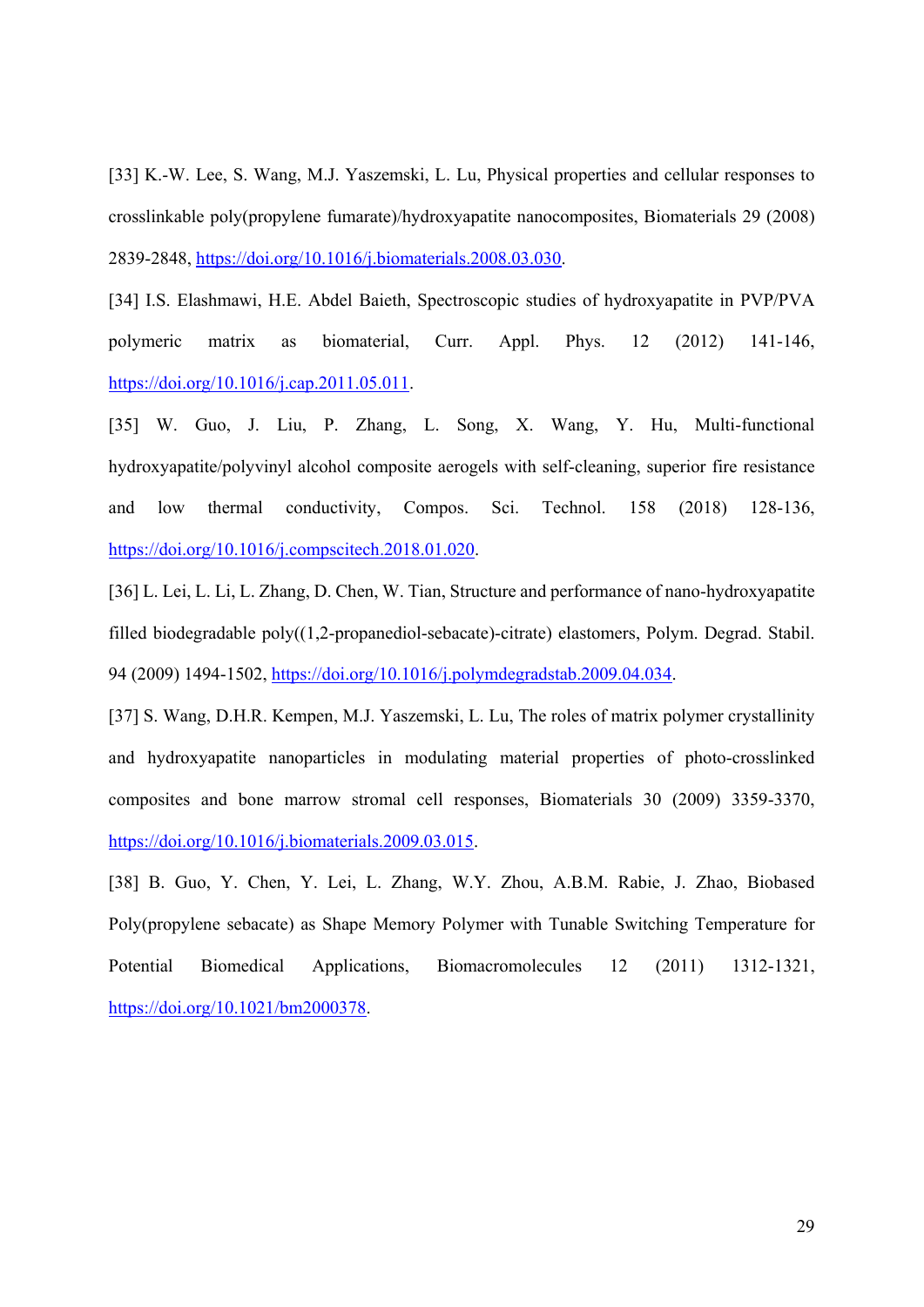[39] X. Zhang, Y.-B. Li, Y. Zuo, G.-Y. Lv, Y.-H. Mu, H. Li, Morphology, hydrogen-bonding and crystallinity of nano-hydroxyapatite/polyamide 66 biocomposites, Compos. Part A 38 (2007) 843- 848, https://doi.org/10.1016/j.compositesa.2006.08.002.

[40] A. Sonseca, L. Peponi, O. Sahuquillo, J.M. Kenny, E. Giménez, Electrospinning of biodegradable polylactide/hydroxyapatite nanofibers: Study on the morphology, crystallinity structure and thermal stability, Polym. Degrad. Stabil. 97 (2012) 2052-2059, https://doi.org/10.1016/j.polymdegradstab.2012.05.009.

[41] S. Zhou, X. Zheng, X. Yu, J. Wang, J. Weng, X. Li, B. Feng, M. Yin, Hydrogen Bonding Interaction of Poly(d,l-Lactide)/hydroxyapatite Nanocomposites, Chem. Mater. 19 (2007) 247- 253, https://doi.org/10.1021/cm0619398.

[42] L. Wu Xue, M. Huang Wei, B. Lu Hai, C. Wang Chang, P. Cui Hai, Characterization of polymeric shape memory materials, J. Polym. Eng. 37 (1)(2017) 1-20, https://doi.org/10.1515/polyeng-2015-0370.

[43] J. Li, X.L.Lu, Y.F. Zheng, Effect of surface modified hydroxyapatite on the tensile property improvement of HA/PLA composite, Appl. Surf. Sci. 255 (2008) 494-497, https://doi.org/10.1016/j.apsusc.2008.06.067.

[44] S. Rakmae, Y. Ruksakulpiwat, W. Sutapun, N. Suppakarn, Effect of silane coupling agent treated bovine bone based carbonated hydroxyapatite on in vitro degradation behavior and bioactivity of PLA composites, Mater. Sci. Eng. C 32 (2012) 1428-1436, https://doi.org/10.1016/j.msec.2012.04.022.

[45] S.E. Petricca, K.G. Marra, P.N. Kumta, Chemical synthesis of poly(lactic-co-glycolic acid)/hydroxyapatite composites for orthopaedic applications, Acta Biomater. 2 (2006) 277-286, https://doi.org/10.1016/j.actbio.2005.12.004.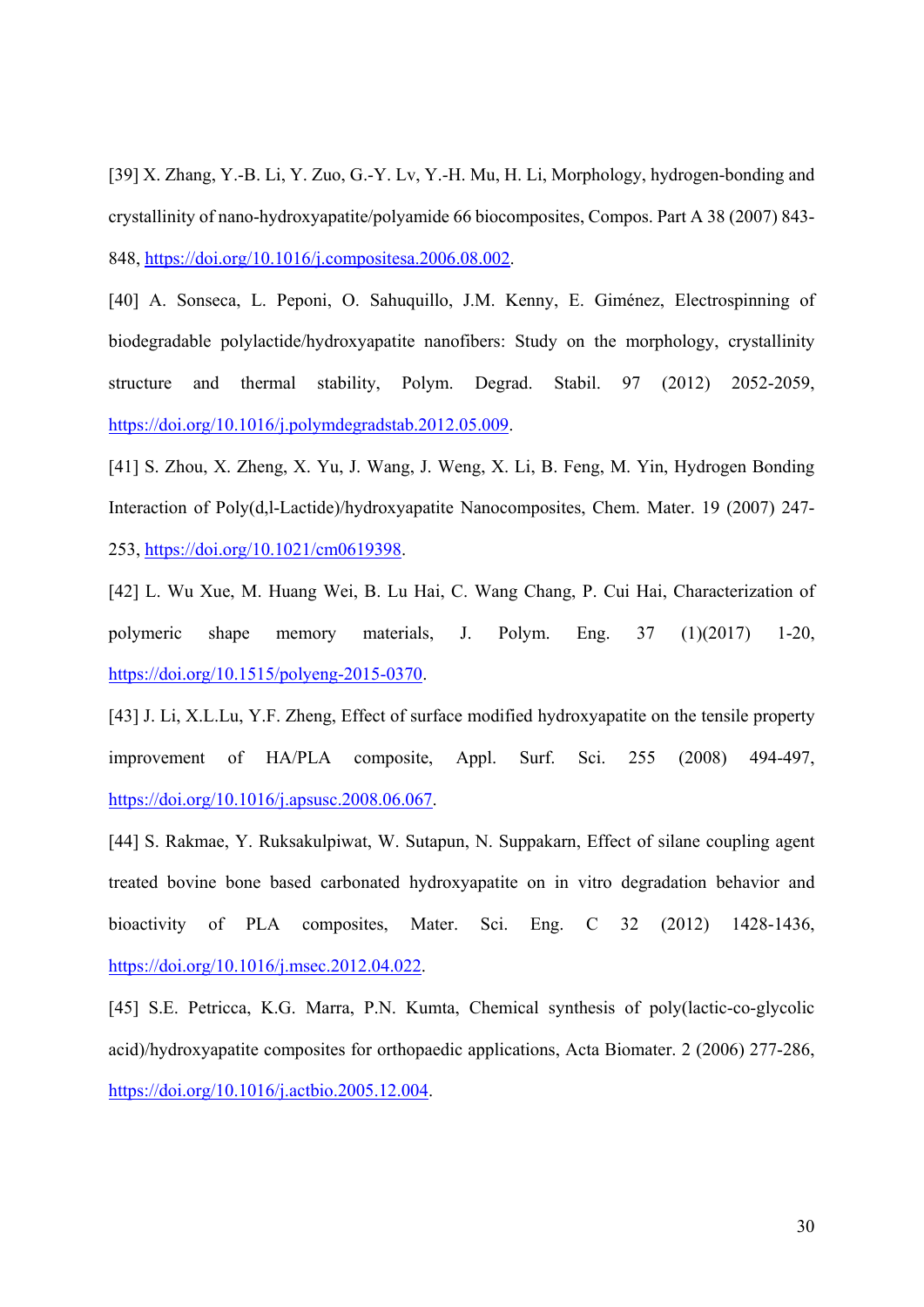[46] W. Heidemann, S. Jeschkeit, K. Ruffieux, J.H. Fischer, M. Wagner, G. Krüger, E. Wintermantel, K.L. Gerlach, Degradation of poly(d,l)lactide implants with or without addition of calciumphosphates in vivo, Biomaterials 22 (2001) 2371-2381, https://doi.org/10.1016/S0142- 9612(00)00424-5

[47] T. Niemelä, Effect of β-tricalcium phosphate addition on the in vitro degradation of selfreinforced poly-l,d-lactide, Polym. Degrad. Stabil. 89 (2005) 492-500, https://doi.org/10.1016/j.polymdegradstab.2005.02.003.

[48] L.M. Ehrenfried, D. Farrar, R.E. Cameron, Degradation Properties of Co-Continuous Calcium−Phosphate−Polyester Composites, Biomacromolecules 10 (2009) 1976-1985, https://doi.org/10.1021/bm900397d.